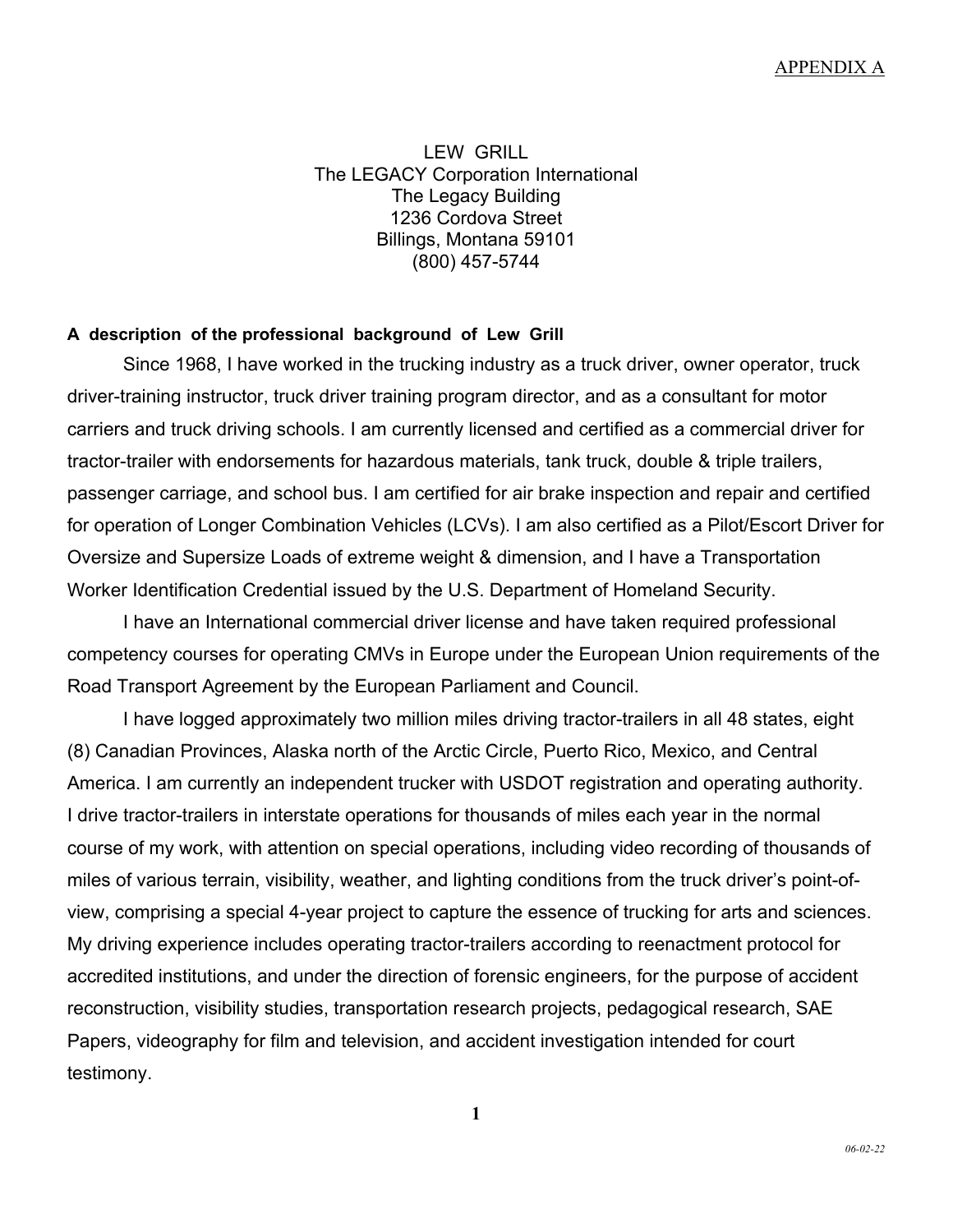I have assisted in the production of more than a dozen instructional videos and multimedia training modules for truck drivers. My background in photography, cinematography, and audio/video recording extends over 40 years, and includes numerous works on trucking and commercial motor transportation that have appeared in national advertising, books, and magazines, and national television. I have written more than 15 books and hundreds of articles on trucking, truck driving, and heavy equipment operation.

I have made guest speaker appearances as a truck driver-training expert for the nation's leading trucking industry associations and organizations. My name has frequently appeared in trucking trade publications and various media in the context of being a knowledgeable, expert and authoritative source on matters relating to truck driving and truck driver training. In 2007 I was featured in a trucking segment on the Discovery Channel.

During the course of my experience, I have accumulated over 35 years' experience as a truck driving instructor, truck driving program director, and truck driving curricula designer. I am the founder of The SAGE Corporation, which operates truck driver training programs in more than thirty locations nationwide. I developed and designed truck driver training curriculum, provided consulting services for fleets, industry, and government, managed a fleet of tractor-trailers and 180 truck driving instructors, served as liaison to the U.S. DOT, and supervised special training programs under U.S. DOT contracts and government grants, including FMCSA's research demonstration project, *"Fostering a Safety Culture in Motor Carriers,"* which focuses on evaluating the effectiveness of fostering development of a safety culture in new entrant motor carriers.

I founded the Atlantic Pacific Resource Group where I have developed and produced motor carrier management and truck driver training material, truck accident analysis and trucking litigation consulting, special truck driving assignments, transportation study & research projects. I conducted research development and provided recommendations for rule making on a special USDOT project to study its Hazardous Materials Safety Permit (HMSP) program for motor carriers in response to a Congressional mandate.<sup>1</sup> In March 2014, the Secretary of the U. S. Department of Transportation provided a report on this HMSP study to the Committee on Commerce, Science, and Transportation of the Senate and the Committee on Transportation and Infrastructure of the House of Representatives.

<sup>&</sup>lt;sup>1</sup> Section 33014 of the Moving Ahead for Progress in the 21st Century Act (MAP-21) requires the Secretary of the U.S. Department of Transportation (DOT) to conduct a study of the implementation of the HMSP program.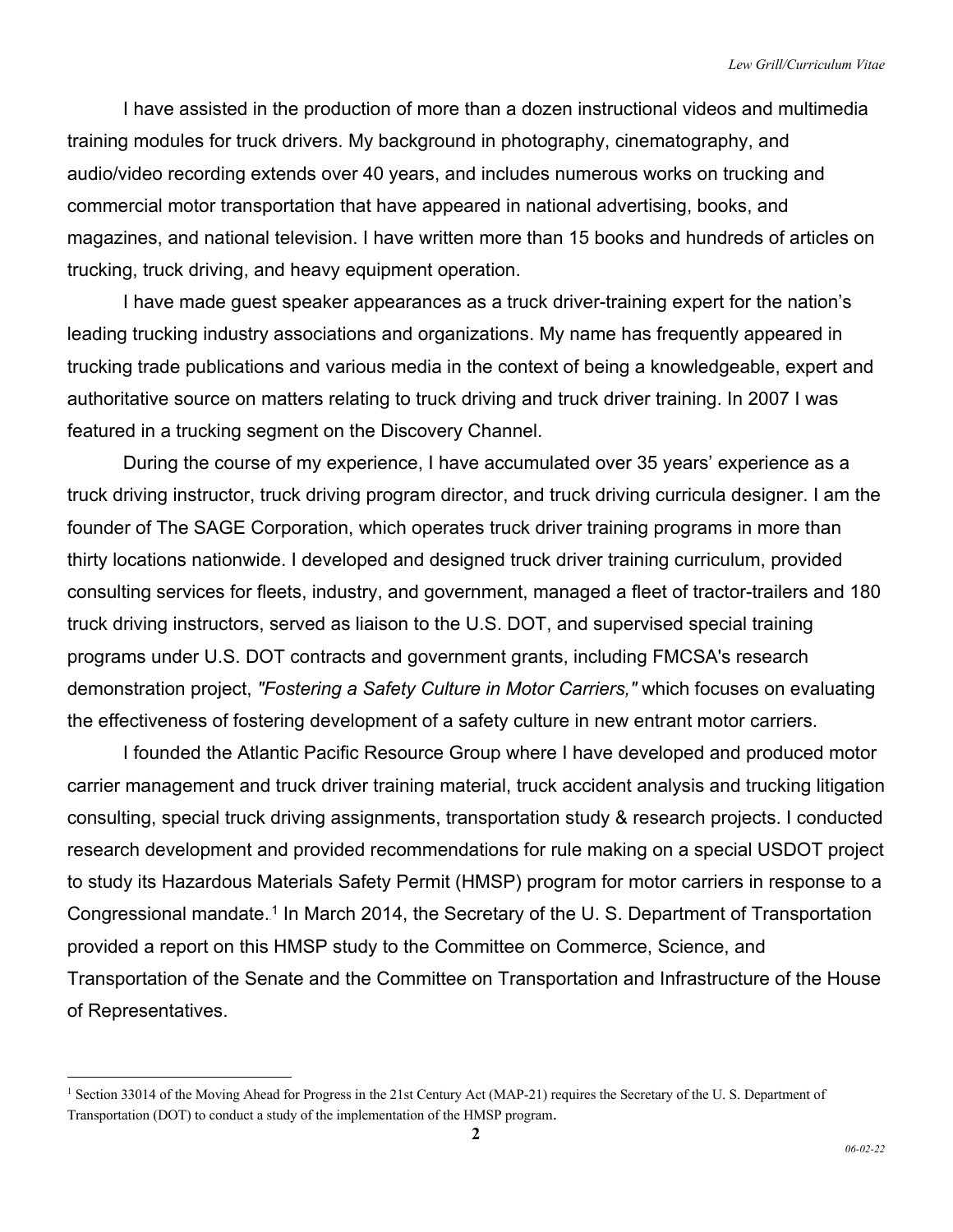I am involved in consulting on USDOT/FMCSA initiatives regarding FMCSA's Notice of Proposed Rule Making (NPRM) for mandatory training and testing of new entrant motor carriers, and mandatory training requirements for entry-level drivers prior to CDL testing. These are in support of the MAP-21/ P.L. 112-141 requirement signed into law by the President in July 2012 for FMCSA to issue regulations establishing minimum training standards for CDL entry-level driver training. I am also assisting MainWay Services as a team member on projects to provide research support to FMCSA's rulemaking and program evaluation activities to explore, clarify or resolve issues related to Commercial Motor Vehicle (CMV) driver, carrier, and vehicle safety concerns. I am also assisting in the FMCSAs required testing protocol and procedures to meet the federal rule for testing of Electronic Logging Devices (ELDs) by providing subject matter expertise on the user experience of working with ELD's, the information gathered for FMCSA, and provide my trucks for use as a real-time-test.

I am currently engaged in research and analysis on the impact of foreign driving cultures on CMV crashes in the United States, including CMV drivers exclusively practiced in European driving cultures that are inconsistent with United States driving norms, customs, practices, and laws.<sup>2</sup> The analysis includes the impact of the 2006 Road Transport Agreement by the European Parliament and Council on drivers migrating to CMV jobs in the USA.

I have comprehensive experience in mining and construction industries relative to equipment operation and workplace procedures. My education, training and experience include managing motor fleet safety programs, accident investigation, and traffic accident reconstruction. I have provided consulting and instruction on motor fleet vehicles relating to both CMVs and non-CMVs for clients such as Toys-R-Us, U.S. Bureau of Mines, U.S. Bureau of Geological Survey, Panama Canal Commission, U.S. Army, U.S. Navy, Sangel, Halliburton, CONRAIL, BJ Services, Pepsi Cola, Emery Worldwide, to name a few.

I have training and experience in truck accident investigation, vehicle dynamics, and accident reconstruction, including advanced accident reconstruction – utilizing human factors research, heavy truck vehicle accident reconstruction, and pedestrian motor vehicle accident reconstruction.

I have extensive experience as a litigation consultant -- working over 2,500 cases; including, testifying in more than 1,500 depositions, and 187 trial appearances. I have testified in litigation matters in Federal and State courts where I have qualified as an expert concerning safe operation of commercial motor vehicles and the standard of care of commercial vehicle operators and motor

 $<sup>2</sup>$  My European headquarters is in Varenna, Italy. This project includes European Union countries and non-EU countries of the former Soviet</sup> Bloc.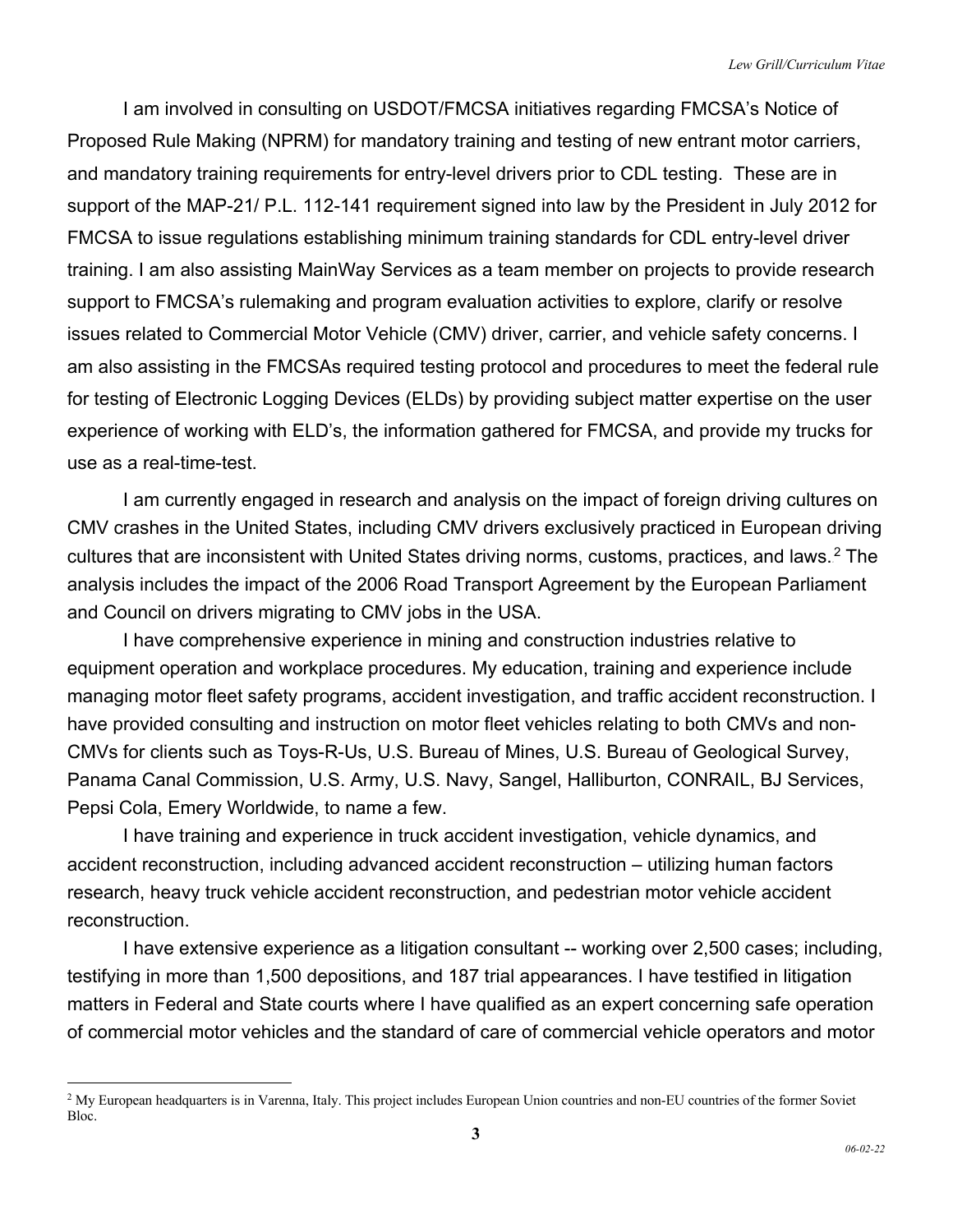carriers in the courts of AL, AK, AZ, CA, CO, CT, DE, FL, GA, ID, IL, IN, KS, KY, LA, MA, ME, MD, MI, MN, MO, MT, NC, NE, NJ, NM, NV, NY, OH, OK, OR, PA, SC, SD, TN, TX, UT, VA, VT, WA, WI, WV, WY, a number of Canadian Provinces, and Guam. In September of 2020 I was appointed Foreman of the Jury in the matter of the State of Montana v. Ryan Patrick Sullivan, Case No. DC-20-0125, Doc. Seq. 23,Thirteenth Judicial District Court, Yellowstone County, Montana.

### **Work Experience**

| $1/14 -$<br>Current | The Legacy Corporation International<br>Founder/CVO                                                                                                                                                                                                                                                                                                                                                                                                                                                                                                                                                                                                                                                                                                     |
|---------------------|---------------------------------------------------------------------------------------------------------------------------------------------------------------------------------------------------------------------------------------------------------------------------------------------------------------------------------------------------------------------------------------------------------------------------------------------------------------------------------------------------------------------------------------------------------------------------------------------------------------------------------------------------------------------------------------------------------------------------------------------------------|
|                     | Development of truck driver, transportation worker, and industrial training<br>programs for individuals, fleets, industries, law firms, and governments<br>worldwide. Warehousing services, international truck haulage, trucking<br>application software development. CDL training provider registered on the<br><b>FMCSA Training Provider Registry.</b>                                                                                                                                                                                                                                                                                                                                                                                              |
| $3/90 -$<br>Current | Atlantic Pacific Resource Group, Inc., / Lew Grill Specialized Services, Billings,<br>Montana<br>Founder/CVO, Author, Publisher, A/V Producer, trucking consultant                                                                                                                                                                                                                                                                                                                                                                                                                                                                                                                                                                                      |
|                     | Development and production of motor carrier management and truck driver<br>training material, truck accident analysis and trucking litigation consulting, 2F3<br>special truck driving assignments, transportation study & research projects.<br>USDOT Registration and motor carrier operating authority under Lew Grill<br>Specialized Services, Billings, Montana (USDOT 2151173 / MC 748014).<br>Working on special USDOT projects.                                                                                                                                                                                                                                                                                                                 |
| $8/89 -$<br>8/2012  | SAGE Technical Services, Inc., Billings, Montana; and,<br>The SAGE Corporation, Camp Hill, Pennsylvania<br>Founder, Vice-President of the Board                                                                                                                                                                                                                                                                                                                                                                                                                                                                                                                                                                                                         |
|                     | Founded numerous truck driver-training facilities. Truck driver curriculum<br>development, student job development, new facility set-up, instructor selection<br>and training, and management of the corporation's truck fleet equipment and<br>maintenance records, qualification of driving instructors and maintaining driver<br>qualification files. Provide courtroom consulting on litigation matters involving<br>truck accidents. Perform transportation studies for research projects and<br>accident investigation and reconstruction. Serve as liaison to the trucking<br>industry and government affairs regarding safety, education, and training.<br>Supervise special training programs under USDDOT contracts and government<br>grants. |
| $1989 - 1990$       | Rocky Mountain College, Billings, Montana<br><b>Program Director</b>                                                                                                                                                                                                                                                                                                                                                                                                                                                                                                                                                                                                                                                                                    |

Responsible for creating, implementing, and managing a Motor Carrier Driver and Management Program for the College's Division of Continuing Education.

<sup>&</sup>lt;sup>3</sup> Trucking litigation consulting began in 1983.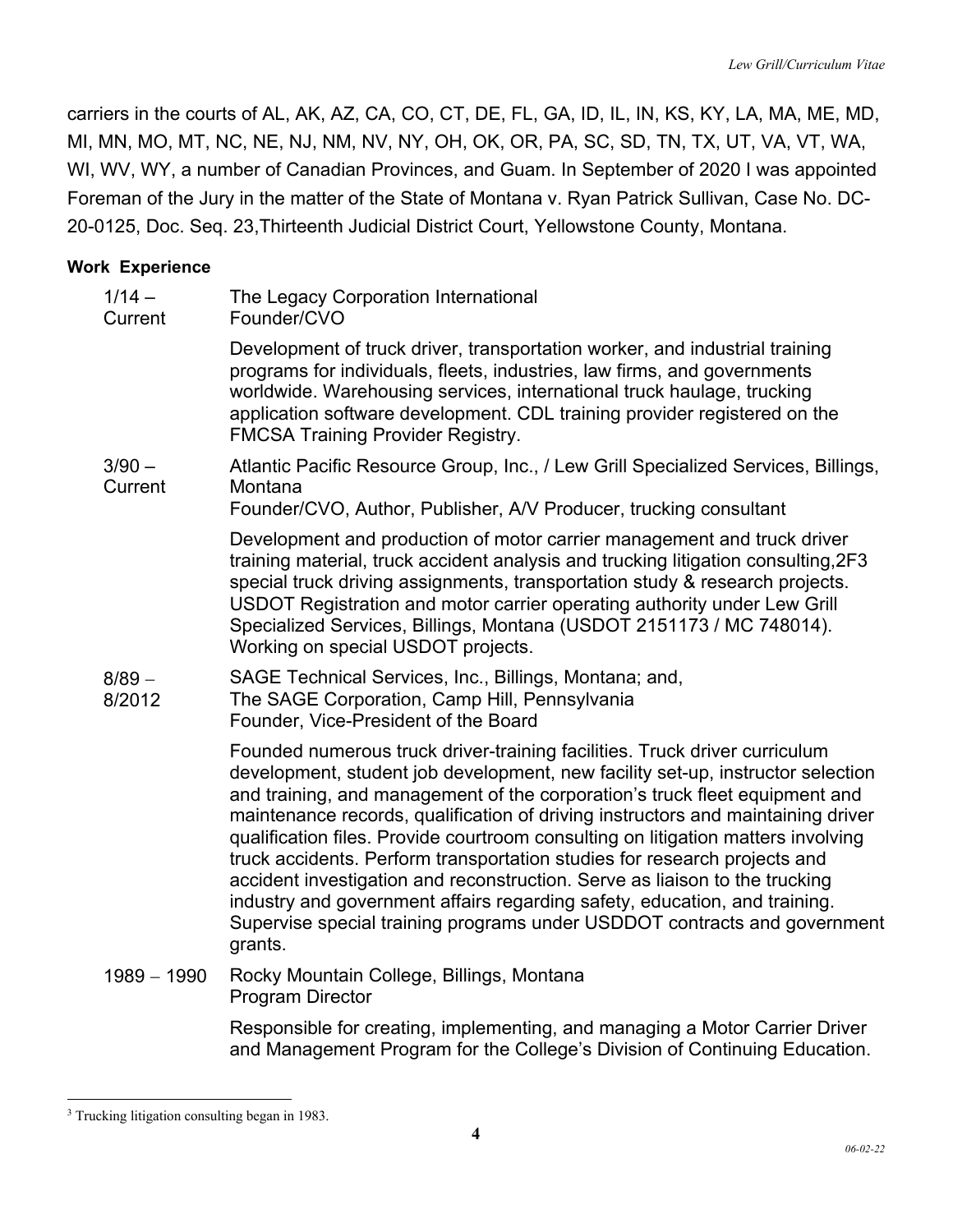1988 – 1989 Waggoners Trucking Company / Professional Driver Resource Center, Billings, Montana.

Founder of the Resource Center, Director of Truck Driver Training

Development, design, and management of a truck driving program primarily to prepare drivers for LTL flatbed operations across international borders between the 48 contiguous states, Canada, and Alaska; and, secondarily to train entrylevel truck drivers for various commercial motor vehicle occupations. Founded and managed state licensed truck driver training programs and proprietary truck driver training schools in Vandalia, Illinois; Casper, Wyoming; and, Billings, Montana.

1983 - 1988 United States Truck Driving School, Denver, Colorado Director of Operations

> Responsible for development and design for the school's truck driver training programs. In charge of advertising, marketing, admissions, training department, and job placement department. Served as the school's liaison to the school's accrediting agency and to the trucking industry.

- $1979 -$ International Transport, Rochester, Minnesota
- 1983 Contractor driver (tractor-trailer)

Transported oversized and specialized loads throughout the Continental United States, Canada, and Alaska. Operations included top-secret aerospace and military projects.

1977 - 1979 Midwestern Distribution, Fort Scott, Kansas. Contractor driver (tractor-trailer)

Transported dry-good products throughout the Continental United States.

5/76-11/77 Pepsi Cola, Panama City, Florida Tractor-trailer Driver

> Transported finished products out of plant, and raw materials back in throughout Southeastern United States.

9/74-5/76 Hubbard Inc., Panama City, Florida Tractor-trailer driver

Hauled products for interstate trucking operation.

5/74-9/74 Gulf Construction, Panama City, Florida Truck Driver

> Seasonal position hauling sand and gravel for road building and commercial construction.

5/73-4/74 Harrison-Western Mining Corp., Lakewood, Colorado Truck driver and heavy equipment operator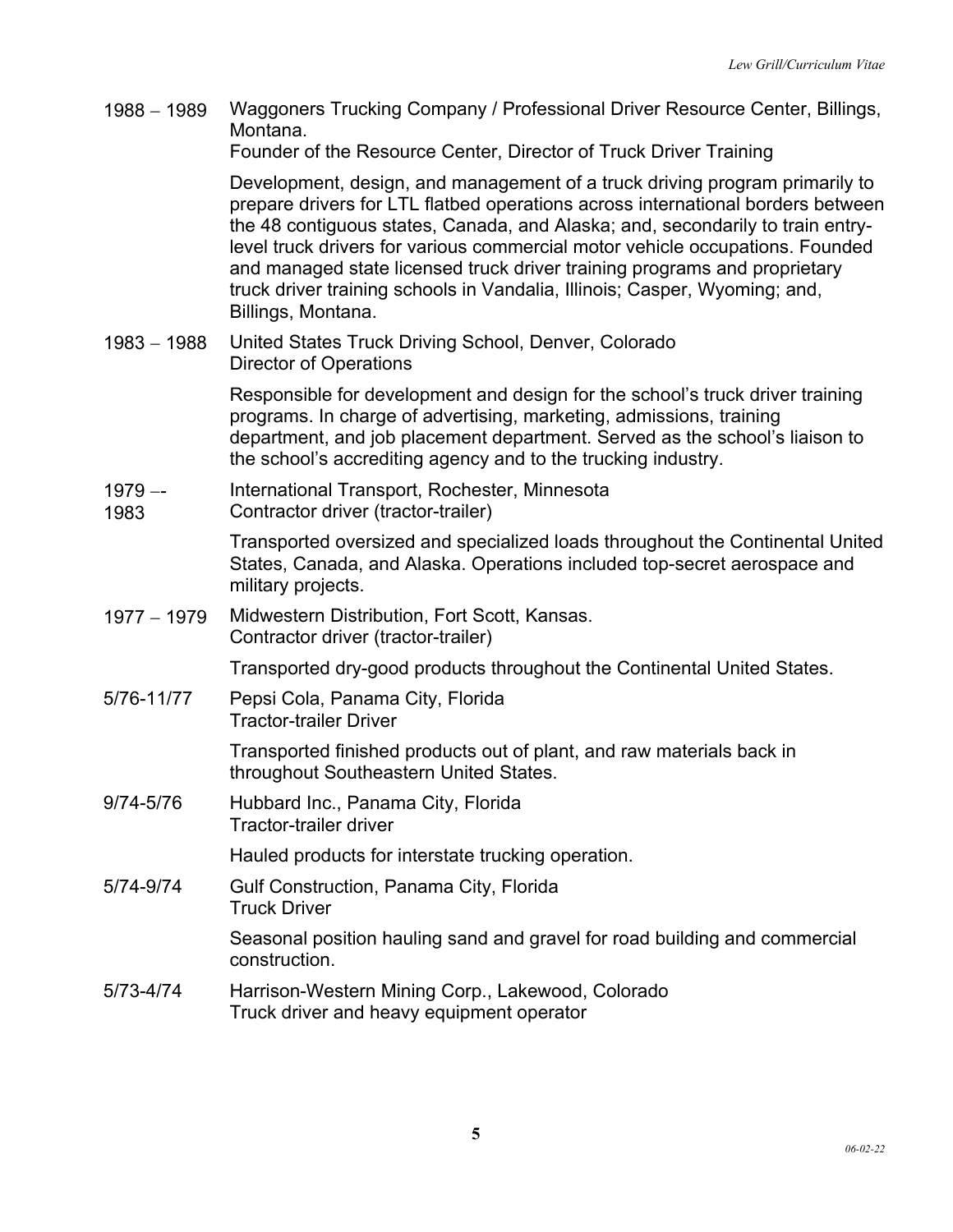11/71-10/72 General Equipment Company, Old Forge, Pennsylvania Truck driver and heavy equipment operator

Worked on mine-fire extinguishing projects.

7/69-11/71 Pagnotti Coal Company, Exeter, Pennsylvania Truck driver and heavy equipment operator

Worked on strip mine operations and highway construction projects.

### **Special projects: Transportation Studies, Research, Truck Driving, and other Assignments.**

- 2021 **Current** Legacy Corporation International development of online CDL Training Curriculum in accordance with Part 380, Appendices A through F.
- 2021 **Current** Legacy Corporation International development of trucking mobile applications for IOS and Android for distribution on the Apple Store and Google Play.
- 2020 Foreman of the Jury, State of Montana v. Ryan Patrick Sullivan, Case No. DC-20- 0125, Doc. Seq. 23, Thirteenth Judicial District Court, Yellowstone County, Montana.
- 2017- Legacy Corporation International Transportation Field Testing & Analysis: time &

**Current** motion, visibility investigations, braking characteristics, stopping distance performance, speed/gear correlation, confined space turning.

- 2015- Legacy Corporation International Assessment of Safety Technologies in Trucking:
- **Current** ELDs, tire pressure monitoring, remote truck and driver video monitoring, satellitebased tracking, mobile communications/telematics real-time performance alerts, rollstability, lane departure warning, forward collision warning, gps mapping, CMV-to-CMV communications.
- 2014– **Current** Assist in supporting the development of the third-generation new entrant training curriculum, USDOT/FMCSA and Research in Advanced Performance Technology and Educational Readiness (RAPTER) at University of Central Florida (UCF), Orlando, Florida.
- 2014– Assisting on USDOT project relating to ELD required testing protocol and procedures
- 2016 to meet the federal rule for Electronic Log Device testing. Providing subject matter expertise on the user experience of working with ELD's, the information gathered for FMCSA, and provide trucks for use as a real-time-test.
- 2012 Research Project: *Examining the Effectiveness of Entry Level Driver Training in improving CDL Driver Safety Performance*, USDOT/ FMCSA Research Division, Washington, D.C.
- 2012 Research Project: *Updating Model Curriculum for Motorcoach Driver Training*, USDOT/ FMCSA Research Division, Washington, D.C.
- 2005– 2014 FMCSA research demonstration project, *"Fostering a Safety Culture in Motor Carriers,"* which focuses on evaluating the effectiveness of fostering development of a safety culture in new entrant motor carriers.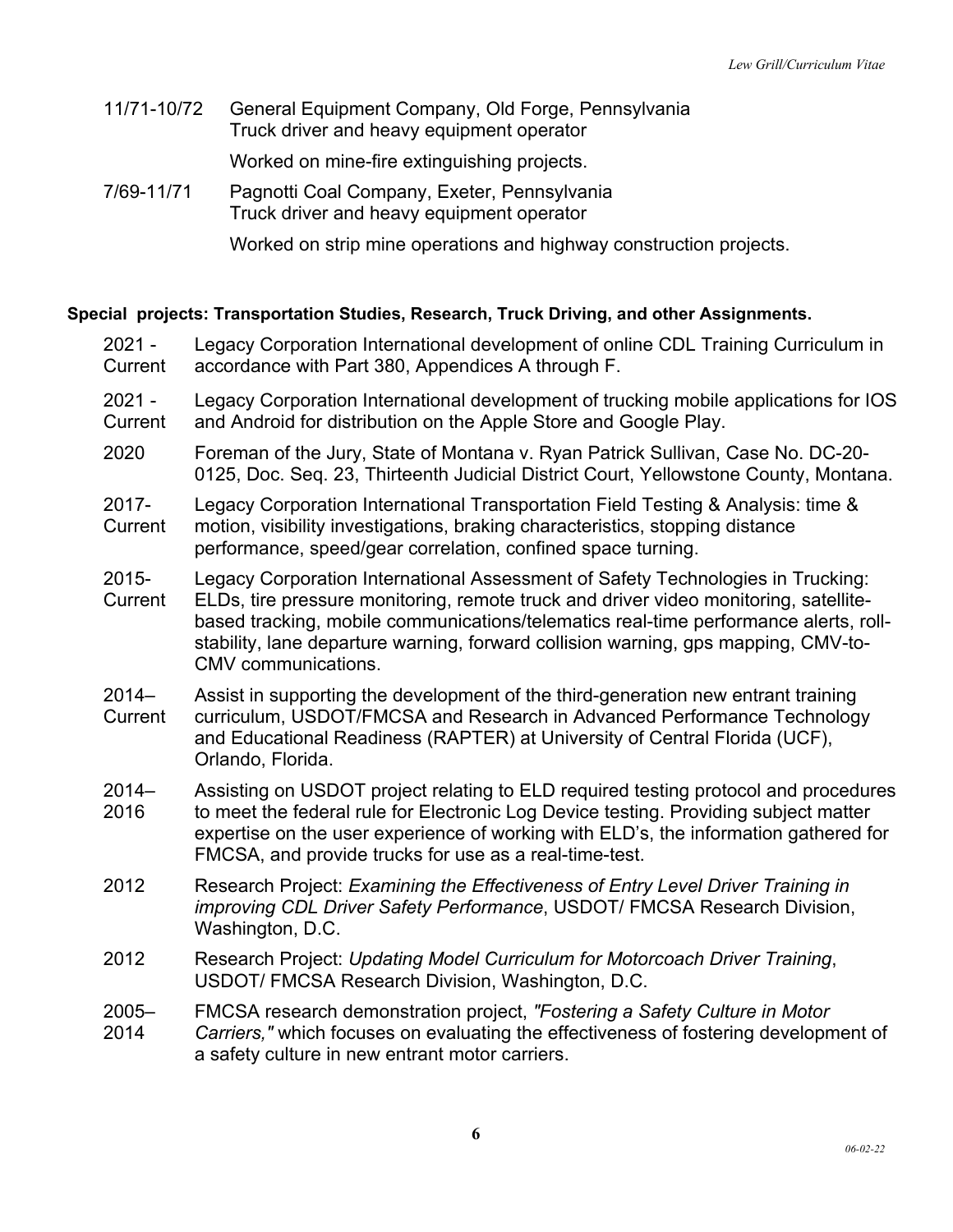2012– Special Study Project: *Hazardous Materials Special Permit (HMSP) research* 

- 2014 *program* regarding policy review for FMCSA's report to Congress on the review's findings as required by *Moving Ahead for Progress in the 21st Century (MAP-21)*, USDOT/ FMCSA Research Division, Washington, D.C.
- 2013 Truck driving investigation: U-turn space requirements using a 5-axle tractor/53-foot trailer in Billings, Montana.
- 2011 Truck driving investigation: nighttime visibility factors on I-40 west of Kingman, Arizona.
- 2010 Truck driving investigation: Right-turn visibility factors with 5-axle tractor/53-foot trailer in Clearwater, Minnesota.
- 2010 Loading dock investigation relaying to vertical height of dock and 53-foot trailer relative to sliding tandems, Carlisle, Pennsylvania.
- 2009 Truck driving investigation: visibility factors on US 36 Macon County, Missouri.
- 2008 Velocity Investigation: velocity ranges of a CMV truck as a function of gear selection at low engine speed versus top governed speed, The SAGE Corporation's Division of Transportation Studies, Billings, Montana.
- 2008 Time & Motion Investigation: effectuating movement of an unloaded CMV truck using low gears from a stopped position, The SAGE Corporation's Division of Transportation Studies, Billings, Montana.
- 2008 Field Testing & Analysis: pedestrian drag factors, night visibility, and pedestrian velocities for walking, jogging, and running, Northwestern University, Evanston, Illinois.
- 2008 Field Testing & Analysis: various braking, acceleration, and turning characteristics of heavy-duty trucks, Bosch Automotive Proving Grounds, South Bend, Indiana.
- 2007 Truck driving investigation: visibility factors on TX State Route 80, Gillett, Texas.
- 2007 Trucking pilot feature for cable TV show.
- 2007 Truck driving investigation: visibility factors on I-80/90 (Indiana Toll Road) in Elkhart Co., Washington Township, Indiana.
- 2007 Discovery Channel Trucking Segment Feature, *"Hazard Pay"*  re: steep-grade mountain driving across the Continental Divide during avalanche and snow covered roads. (Filmed in Colorado and Utah).
- 2007 Stopping Distance Investigation: fully loaded tractor-trailer within measured distance at various speeds, The SAGE Corporation's Division of Transportation Studies, Billings, Montana.
- 2007 Visibility, speed, and timing measurement study re: angle-backing across two traffic lanes into driveway during darkness, Anaheim, California.
- 2006 Turning and handling characteristics of 7-axle truck with steerable trailer axle, (mt, ut, or, id, wa)
- 2005– 2006 FMCSA Project: Supervised special program, under USDOT contract, consulting and teaching new entrant motor carriers for regulatory compliance.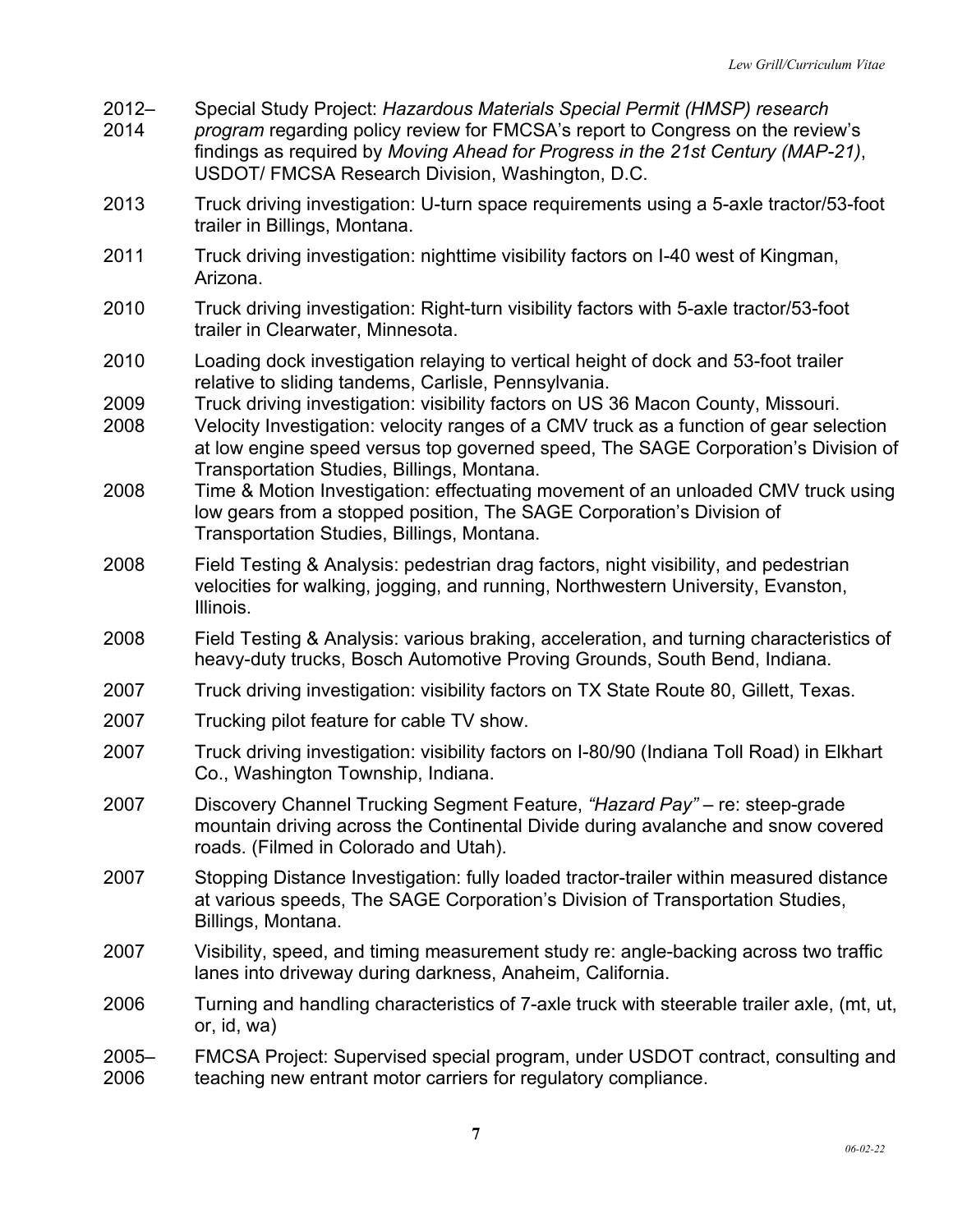- 2005 Right turn, time and motion study of five-axle tractor-trailer, The SAGE Corporation's Division of Transportation Studies, Billings, Montana.
- 2005 Visibility measurement study re: exclusive mirror use of tractor trailer, Chicago, Los Angeles, and Billings, MT.
- 2005 Visibility and time and motion study of placing out reflective triangles at night on a 2 lane highway, Long Island, New York.
- 2005 Truck driving investigation: confined-space turning (u-turn) capabilities of a 70' long tractor with spread-axle trailer on a 2-lane highway, Lincoln, CA.
- 2005 Visibility study: proper adjustment of mirrors on waste mgt. truck, Burbank, CA.

Visibility study and examination of operating a truck in confined overhead and peripheral space in a residential area, Chicago IL.

- 2005 Visibility study of right side mirror usage of tractor trailer, San Leandro, CA.
- 2005 Visibility study of waste management truck backing maneuvers & procedures with regard to indoor operations, Newark, NJ.
- 2005 Visibility study of nighttime operation on interstate highway, Winnemucca, NV.
- 2004 Time and speed study of various complex truck transmissions in all gears, The SAGE Corporation's Division of Transportation Studies, Billings, Montana.
- 2004 Truck driving investigation: visibility factors and turning maneuvers of a LCV, Las Vegas, NV.
- 2004 Truck driving investigation: visibility factors and maneuverability of 70' tractor-semitrailer on acute winding mountainous road, Auburn, CA.
- 2003 Truck driving investigation: normal stopping distance performance of a tractor/semitrailer traveling on an interstate highway at various speeds, Cuervo, New Mexico.
- 2003 Visibility study re: exclusive use of truck-tractor right-side port window, The SAGE Corporation's Division of Transportation Studies, Billings, Montana.
- 2002 Truck driving investigation of trailer brake adjustment change as a result of mileage and exclusive usage, New York City & Newark Metropolitan areas, and Pennsylvania and New York State mountainous regions, *(For published data, see SAE Paper: 2009-01-0091)*.
- 2001 Truck driving assignment for reconstruction of semi-truck/pedestrian accident illustrating speed management and correct lane usage for performing right turns on multi-lane city streets; Sacramento, California.
- 2001 Truck driving assignment for space management study and data collection to determine the interval time required for a 99' longer combination vehicle (LCV) truck to cross a stream of traffic, turn left, and enter a stream of traffic, Las Vegas, Nevada.
- 2001 Truck driving assignment for reconstruction of double trailer LCV/pedestrian accident and night time visibility study of passing maneuver of double trailer LCV overtaking triple-trailer LCV on Interstate highway.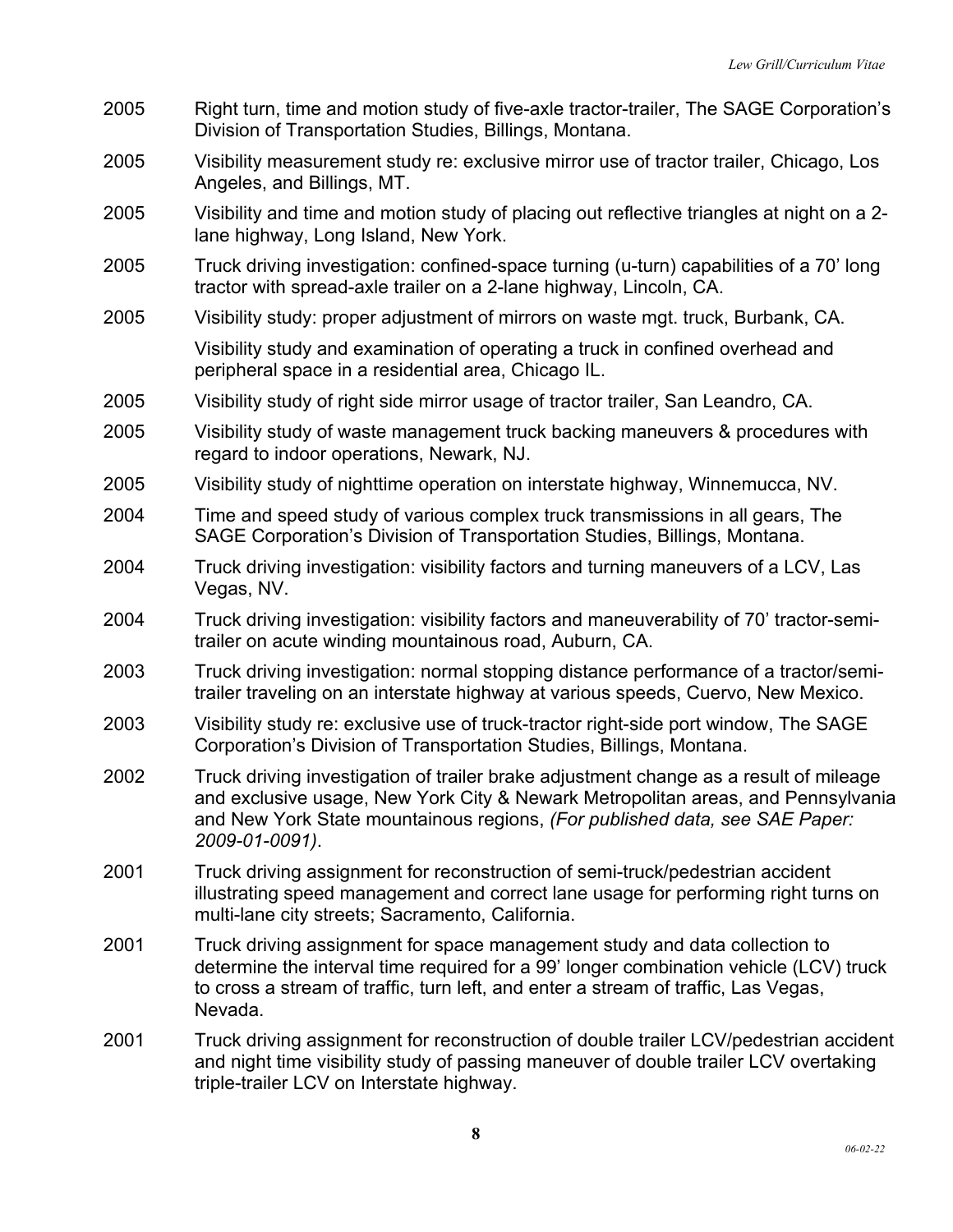2001 Calculation study of high intensity illumination of low beam headlights on heavy-duty trucks, Las Vegas, Nevada. 2000 Photographic documentation of recommended truck/railway crossing acute angle approach, Montana Rail Link. 2000 Data collection and calculation study demonstrating stopping distances in reference to, brake application of loaded 10-wheel dump trucks, Montana Rail Link. 1999 Safety Countermeasures videotape production and lecture for SYSCO Foods. 1999 Designed owner-operator presentation program for C.R. England Trucking Company, Salt Lake City, Utah. 1998 Photographic documentation and re-enactment of truck/railway crossing approach at acute angle, BNSF, Montana. 1996 & 1997 Specialized training services for Emory Worldwide, Aguidilla & San Juan Puerto Rico. 1996 Truck driving assignment for reconstruction of double trailer LCV/pedestrian accident and nighttime visibility and timing study of double trailer LCV turning left from 6-lane street to 4-lane street; Las Vegas, Nevada. 1994 Truck driving assignment for reconstruction of double trailer tank-truck/pedestrian accident & nighttime visibility study of double trailer tank-truck on 2-lane unlighted road. 1994 Consulting and teaching to assist Arctic Sivunmun Ilisagvik College and the North Arctic Regional Corporation set up truck and equipment training for Native Americans in eight Eskimo villages to work in Alaska's petroleum fields and build ice roads on Arctic north slope. 1986 - 1992 Consulting and teaching in Panama City, Panama. Assisted Panamanian government in training personnel to assume trucking jobs for the transformation of the Panama Canal. 1992 Consulting and skills training, load securing on flatbed trailers, U.S. Army Motor Transportation. 1992 Consulting and teaching to assist Alaska Teamster Union set up truck driver training schools in Anchorage and Fairbanks. 1991 Consulting and teaching to assist Crow Indian Nation of Montana to set up commercial motor carrier operations. 1990 Trained CONRAIL corporate management to implement in-house training for truck drivers. 1990 Trained U.S. Department of Energy employees for Commercial Drivers License. 1989 Consulting and program author, novice and advanced interstate truck driving and transportation management for company personnel, Toys-R-Us. 1988 Course development for Perrot Truck Company in Valparaiso and Santiago, Chile, South America.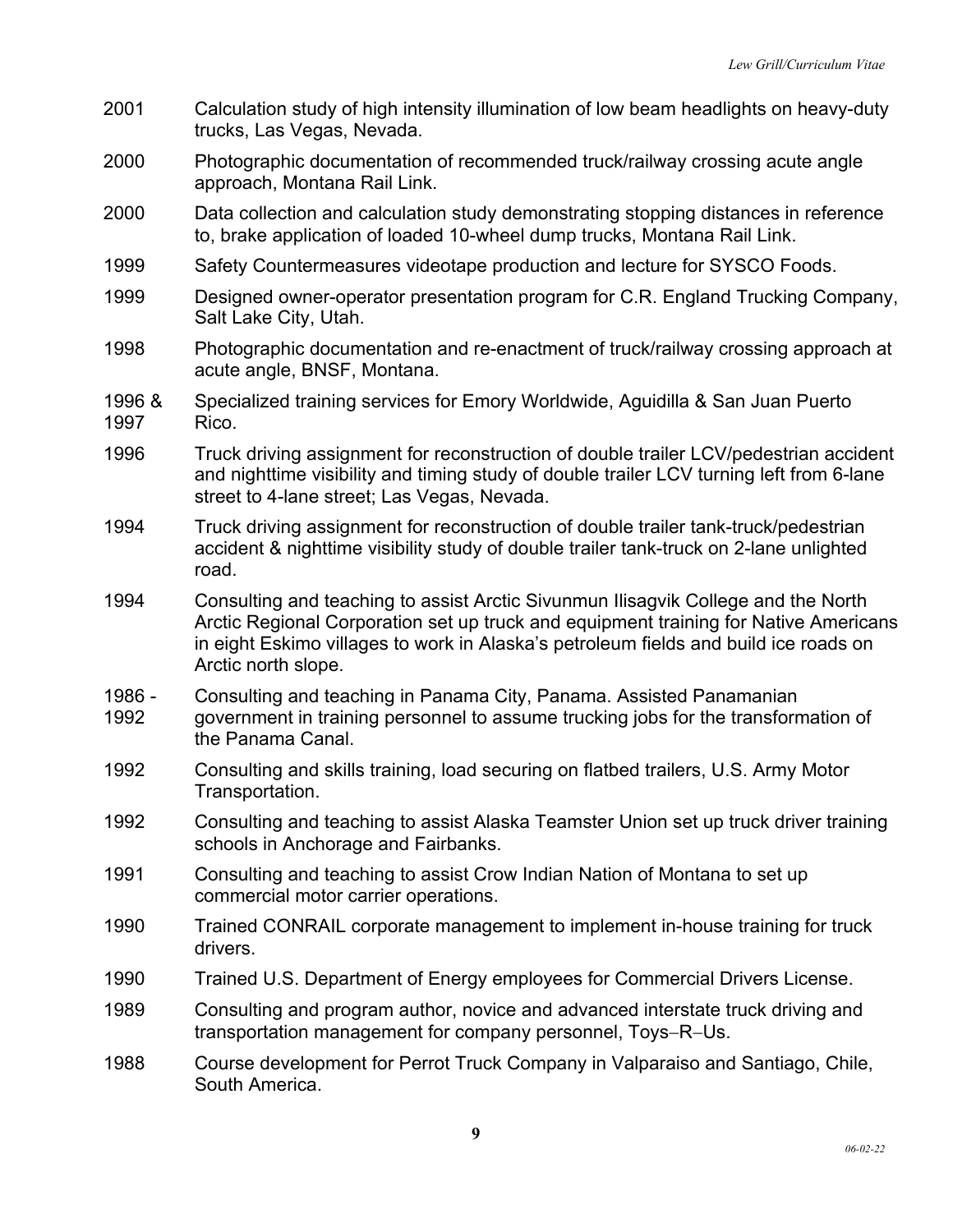| 1986 | Truck driving assignment for space management study and data collection to<br>determine the interval time required for a tractor with double-trailers to cross a<br>stream of traffic, turn left, and enter a stream of traffic on a 4-lane highway; Las<br>Vegas, Nevada. |
|------|----------------------------------------------------------------------------------------------------------------------------------------------------------------------------------------------------------------------------------------------------------------------------|
| 1984 | Truck driving assignment for space management study and data collection to<br>determine the interval time required for a single tractor-trailer to cross a stream of                                                                                                       |

- determine the interval time required for a single tractor-trailer to cross a stream of traffic, turn left, and enter a stream of traffic on a 6-lane highway; Denver, Colorado.
- 1983 Brake temperature study of various methods of air brake usage with loaded truck descending steep mountain grades, Berthod Pass and Loveland Pass, Colorado.
- 1983 & 1986 Trained U.S. Bureau of Mines and U.S. Department of Geological Survey personnel in specialized equipment and off-road terrain vehicles.

# **Industry Relations, and Special Interest to Government, Education and Workforce Development**

| 2016-<br>present    | Board of Directors, Maritime Academy, Philadelphia, PA.                                                                                                                                                                                     |
|---------------------|---------------------------------------------------------------------------------------------------------------------------------------------------------------------------------------------------------------------------------------------|
| Current             | Lifetime/Senior member, Owner Operator Independent Driver Association<br>(OOIDA).                                                                                                                                                           |
| 2012-2014           | Captain, Association of Private Sector Colleges, and Universities (APSCU).                                                                                                                                                                  |
| $2014 -$<br>present | Truck and Bus Technology Subcommittee of the Transportation Research<br>Board of the National Academies.                                                                                                                                    |
| $2014 -$<br>present | Affiliate member of the Transportation Research Board of the National<br>Academies (TRB).                                                                                                                                                   |
| 2004-<br>present    | Member of North American Transportation Management Institute (NATMI).                                                                                                                                                                       |
| 2003-<br>present    | Member of Safety Committee for Montana Contractor's Association.                                                                                                                                                                            |
| 2001-2005           | Reappointment by Montana Governor Judy Martz to State Workforce<br>Investment Board and Governor's Executive Committee.                                                                                                                     |
| 2000-2005           | Appointment to Montana's Balance of State Local Workforce Investment Board<br>to a special committee to derive an allocation formula for distributing funds and<br>grant awards to area wide workforce system services and career programs. |
| 1999-2005           | Chairman of Performance and Accountability Measures Committee and<br>Funding Committee to the Montana State Workforce Investment Board.                                                                                                     |
| 1999-2001           | Appointment by Montana Governor Marc Racicot to State Workforce<br><b>Investment Board and Executive Committee.</b>                                                                                                                         |
| 1999-2005           | Member of Montana Balance of State Board (BOS).                                                                                                                                                                                             |
| 1998                | Appointment by Montana Governor to taskforce for the implementation of<br>Workforce Development Act of 1998.                                                                                                                                |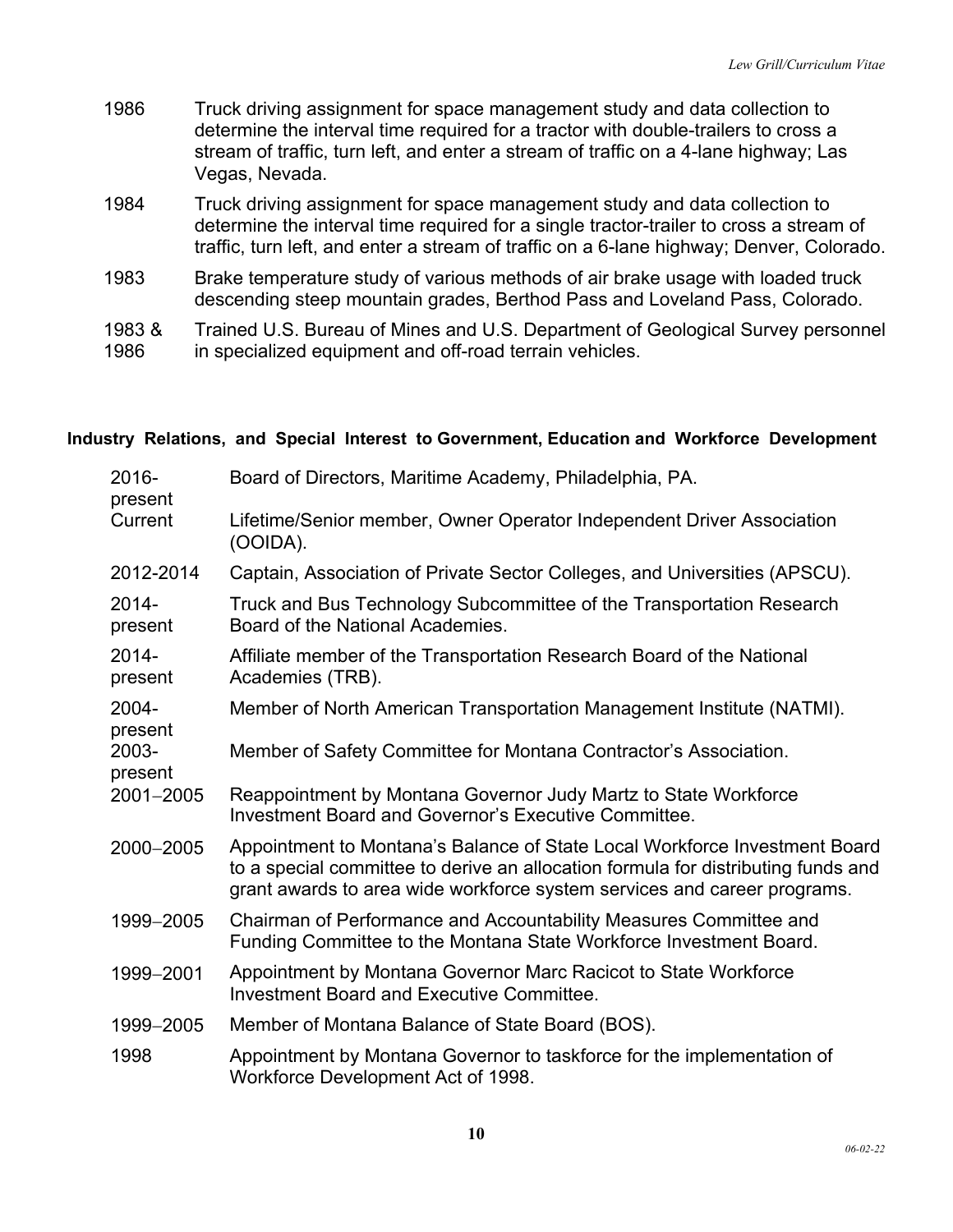| 1998-2005 | Member of Job Service and Employers Committee (JSEC), District 7, Montana.                                                                            |
|-----------|-------------------------------------------------------------------------------------------------------------------------------------------------------|
| 1986-1997 | Professional Truck Driver Institute Certification Committee Taskforce for<br>development of educational standards for truck driver training programs. |
| 1987-1990 | Board of Directors for the Professional Truck Driver Institute.                                                                                       |
| 1987-1989 | Executive Director of the National Association of Truck Driving Schools.                                                                              |
| 1986-1988 | Legislative Committee, National Association of Trade & Technical Schools<br>(NATTS), accrediting agency.                                              |
| 1987-1988 | Business & Industrial Relations Committee Member for NATTS, accrediting<br>agency.                                                                    |
| 1986-1987 | Secretary of the National Association of Truck Driving Schools.                                                                                       |

### **Published Works of Lew Grill**

*Electronic Media and Learning Platforms*

|              | 2022<br>(currently in<br>production) | Legacy Corporation International development of online CDL Training<br>Curriculum in accordance with FMCSR Part 380, Appendices A through F.                                                                                                                                                                                            |
|--------------|--------------------------------------|-----------------------------------------------------------------------------------------------------------------------------------------------------------------------------------------------------------------------------------------------------------------------------------------------------------------------------------------|
|              | 2021                                 | <i>Trucking Standards Mobile App, author. Developed by The Legacy Corporation</i><br>International, and presented on the Apple Store and Google Play, featuring:<br>FMCSRs with Interpretations, Summaries, and Commentaries; OSHA Trucking<br>Standards; MAP-21 Act; CDL Standards; FAQs with answers; CMV Records &<br>Investigation. |
| <b>Books</b> |                                      |                                                                                                                                                                                                                                                                                                                                         |
|              | 2015                                 | Overview of Federal Motor Carrier Safety Administration Safety Training<br>Research for New Entrant Motor Carriers, sponsored by the U.S. Department of<br>Transportation, Federal Motor Carrier Safety Administration, Report No.:<br>FMCSA-RRR-13-015, July 2015, co-author.                                                          |
|              | 2001                                 | Rand McNally Motor Carriers' Road Atlas, training content for special edition.                                                                                                                                                                                                                                                          |
|              | 1998                                 | <i>Partners In Business, co-author various chapters, Randall Publishing and Volvo</i><br><b>Trucks</b>                                                                                                                                                                                                                                  |
|              | 1995                                 | Owner Operator Management System, Atlantic Pacific Publishing.                                                                                                                                                                                                                                                                          |

- 1995 *Principals of Business*, ISBN: 1-881912-10-8, Atlantic Pacific Publishing.
- 1995 *From Entry*-*Level Training to Solo Driving*, ISBN: 1-881912-12-4, Pollard Publishing.
- 1994 *Professional Driver Workbook*, ISBN: 1-881912-08-6, Atlantic Pacific Publishing.
- 1994 *Introduction To Heavy Duty Trucking*, ISBN: 1-881912-07-8, Atlantic Pacific Publishing.
- 1994 *Dictionary of Trucking Industry Terms*, ISBN: 1-881912-06-X, Atlantic Pacific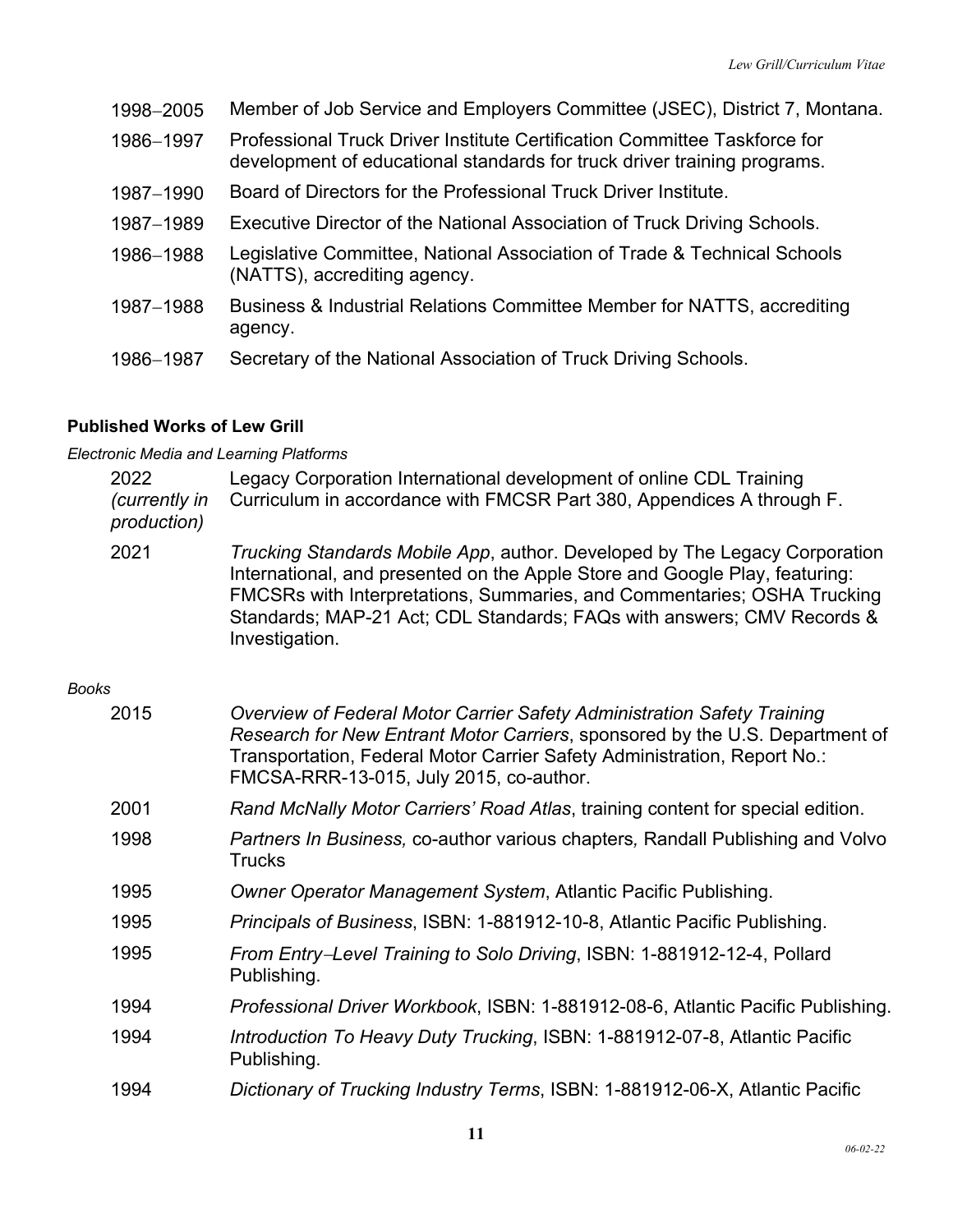|      | Publishing.                                                                                                                              |
|------|------------------------------------------------------------------------------------------------------------------------------------------|
| 1992 | Trucking Illustrated, ISBN: 1-881912-01-9, Atlantic Pacific Publishing.                                                                  |
| 1992 | Interstate Driver: Independent Operator, ISBN: 1-881912-04-3, Atlantic Pacific<br>Publishing.                                            |
| 1992 | Chemlab, Limited edition, Atlantic Pacific Publishing.                                                                                   |
| 1992 | Jumpstart: a primer for going into the trucking business, ISBN: 1-881912-04-3,<br><b>Atlantic Pacific.</b>                               |
| 1992 | Practical Knowledge for Independent Contractors, ISBN: 1-881912-02-7, Atlantic<br>Pacific.                                               |
| 1992 | General Truckforms, ISBN: 1-881912-03-5, Atlantic Pacific Publishing.                                                                    |
| 1988 | Bumper to Bumper, ISBN: 0-9621687-0-X, authored various chapters, Byrnes &<br>Assoc.                                                     |
| 1988 | Owner Operator: successful operation of 1 to 50 trucks, ISBN: 0-89100-298-7,<br>IAP.                                                     |
| 1987 | Essential Techniques for the Professional Driver, ISBN: 0-89100-294-4, IAP.                                                              |
| 1986 | Lesson Books for Interstate Truck Driver Course and Owner Operator Course,<br>various chapters, United Truckmasters.                     |
| 1985 | Lesson Books for Owner Operator Course, various chapters, MTA Training.                                                                  |
| 1985 | Lesson Books for Truck Driver Course and Heavy Equipment Course, various<br>chapters, Superior/Continental Training Services, 7 volumes. |

Magazine Articles — The collection of work spans from 1979 to current and includes over 400 articles.

- 2011 Pres. *Independent Trucker Journal* field editor monthly feature articles.
- 1998 2005 *Independent Trucker Journal* field editor monthly feature articles.
- 1997 2002 *Women in Trucking* contributing writer features.
- 1994 2002 *Road Scholar* monthly column and feature articles.
- 1994 2002 *Trucking Magazine* monthly column and feature articles.
- 1993 1994 *The Trucker Newspaper* freelance assignments.
- 1992 *NATSO Truckers News* 10 article feature series.
- 1996 *Equipment World* assignment on cargo securing.
- 1986 1994 *Overdrive Magazine* freelance assignments.
- 1982 1987 *American Trucker Magazine* correspondent on the editorial staff, monthly feature assignments.
- 1987 *Heavy Duty Trucking*, viewpoint article.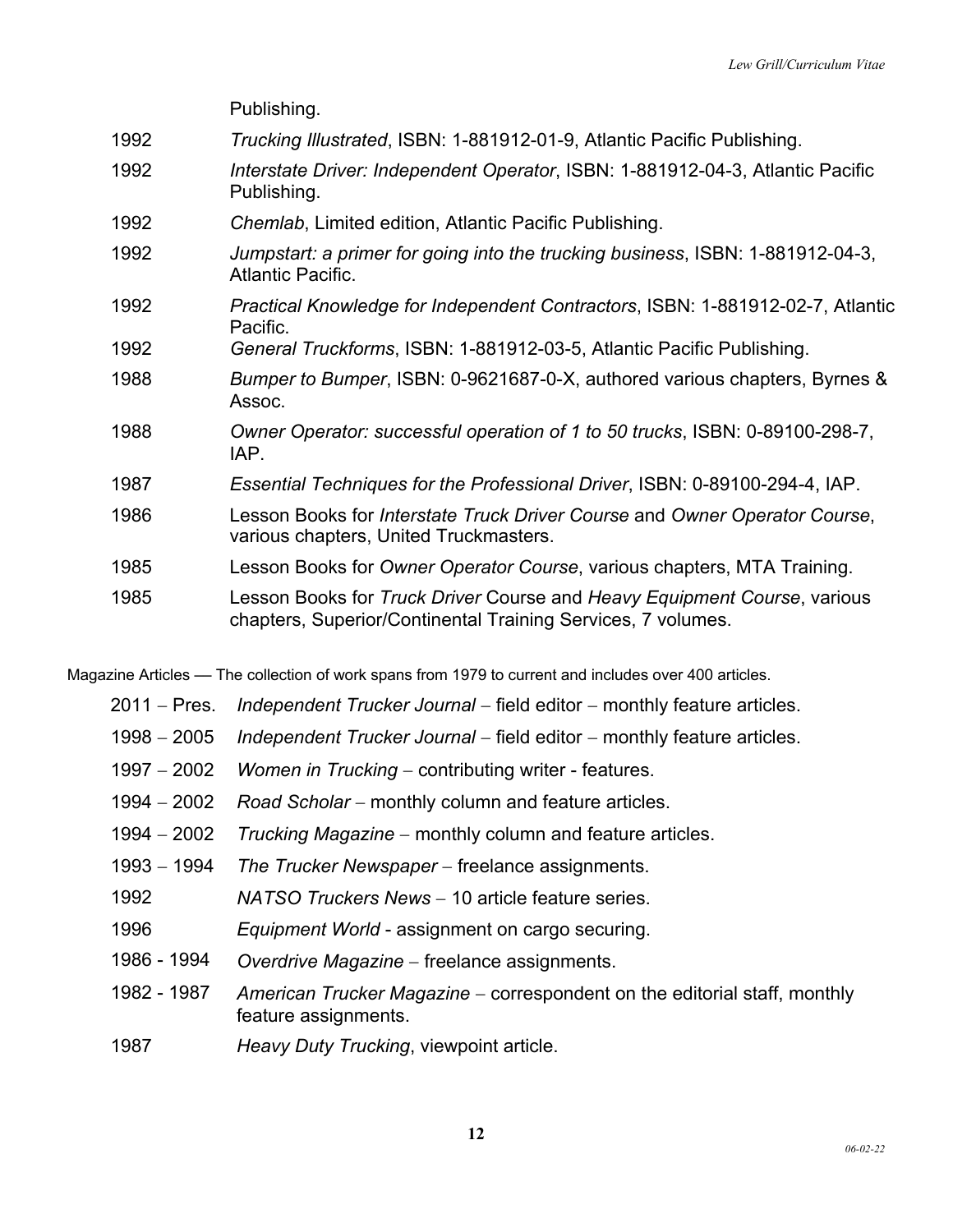#### *Newspaper Articles*

1982 - 1999 Approximately 15 contributing articles at various times on subjects about trucking for The Rocky Mountain News, Denver Post, Indianapolis Star, and The Billings Gazette.

#### **Audio / Visual & Multimedia Productions**

| $2012 -$<br>Current | Production of seven (7)-truck driver training videos relating to CDL (currently in<br>production).                                                                                                                                                                                                                                                                         |
|---------------------|----------------------------------------------------------------------------------------------------------------------------------------------------------------------------------------------------------------------------------------------------------------------------------------------------------------------------------------------------------------------------|
| $2007 -$<br>Current | Video recording of thousands of miles of various terrain, visibility, and weather<br>conditions from the truck driver's point-of-view for stock videography.                                                                                                                                                                                                               |
| 2010                | Video production: Safety aspects of a MTCV converter dolly.                                                                                                                                                                                                                                                                                                                |
| 2010                | Produced & directed documentary relating to "Fostering a Safety Culture in<br>Motor Carrier Operations," under a cooperative agreement research project for<br>the Federal Motor Carrier Safety Administration.                                                                                                                                                            |
| 2010                | Produced & directed load securing and operational techniques video relating to<br>extra-legal and supersized loads.                                                                                                                                                                                                                                                        |
| 2007                | Presented in trucking pilot feature for cable television titled, "Long Haul Ladies."                                                                                                                                                                                                                                                                                       |
| 2007                | Presented in trucking segment on Discovery Channel's television series titled,<br>"Hazard Pay."                                                                                                                                                                                                                                                                            |
| 2001                | Technical advisor for truck driver videotape productions, Delmar Publishing.                                                                                                                                                                                                                                                                                               |
| 2000                | Beta testing for TREAD-1: assisted in computer-base modules for training truck<br>drivers.                                                                                                                                                                                                                                                                                 |
| 1995-1996           | Advisory Board for VORTEC - assisted in multimedia CDI modules for training<br>truck drivers.                                                                                                                                                                                                                                                                              |
| 1975-1995           | Freelance photography submission to COMSTOCK, stock photo agency.                                                                                                                                                                                                                                                                                                          |
| 1993                | Wrote script and narrator for five a (5) video series to train CONRAIL employees.                                                                                                                                                                                                                                                                                          |
| 1991                | Narrator in production of nine (9) truck driver training videos, Career Publishing<br>Company                                                                                                                                                                                                                                                                              |
| 1972-1973           | Directed and produced 16mm documentary motion pictures in Crested Butte,<br>Colorado. Produced and directed 16mm promotional film for Western State<br>College in Gunnison, Colorado and taught photography and cinematography for<br>the college's continuing education programs. Created original music and<br>recorded at studios in Denver, Pittsburgh, and Cleveland. |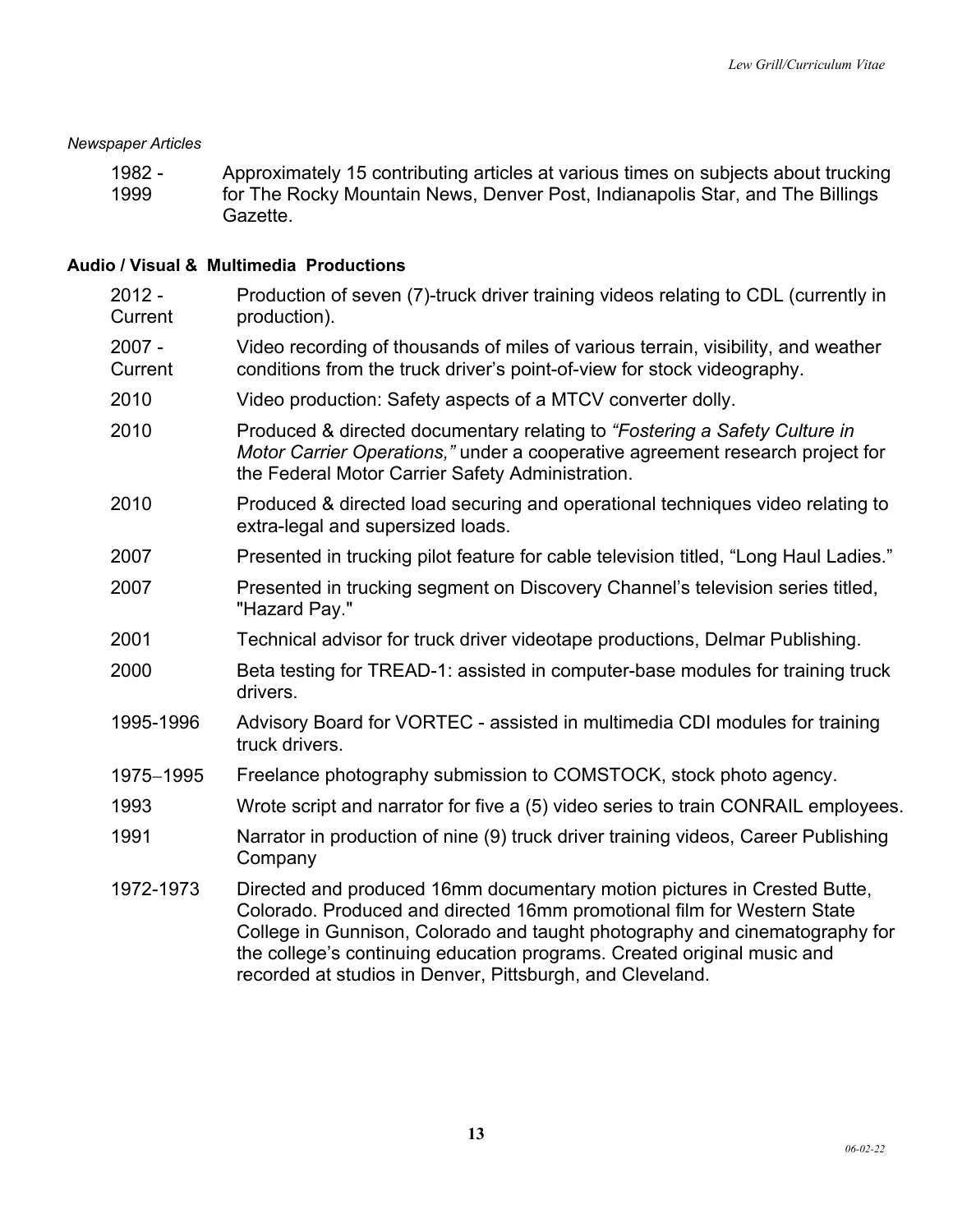# **Expert Witness Testimony by Trial or Deposition –– Last 4 years**

| <b>TESTIMONY CASE</b> |                                                         | <b>STATE</b> | CASE NO.                     |
|-----------------------|---------------------------------------------------------|--------------|------------------------------|
| 05/22                 | Lopez vs. Swift                                         | NV -         | A-18-779263-C                |
| 04/22                 | Launderville et al v Hongisto                           | MI           | 20-24466-NI                  |
| 04/22                 | Gomez v Daltile. NV                                     | <b>NV</b>    | A-19-791407-C                |
| 03/22                 | Ewing vs 7-Eleven, et                                   | TX           | JWA 30189-A 2019             |
| 03/22                 | Reams vs. State of IA                                   | IA           | LACV031563                   |
| 02/22                 | Ross vs. Schuster                                       | <b>MO</b>    | 20BA-CV03780                 |
| 02/22                 | Kleronomos vs. Aim Transportation                       | IL.          | 2016 L 2252                  |
| 01/22                 | <b>Trotter vs. First Student</b>                        | CA           | CGC-20-584138                |
| 01/22                 | Andrew Doyle vs. American Eagle Transportation          | CA           | RIC1806905                   |
| 12/21                 | Rains vs. Reynolds Concrete Pumping                     | KY.          | 18-CI-01728                  |
| 12/21                 | Irene Gonzalez vs. Angies Transportation                | <b>MO</b>    | 20SL-CC02866                 |
| 11/21                 | Silva vs. Misil Transport                               | MS           | 2018-DCV4363                 |
| 11/21                 | Favela vs. Swift                                        | TX           | 2018DCV4882                  |
| 11/21                 | Henderson vs. Rodriguez et al.                          | IL.          | 18 L 1764                    |
| 10/21                 | Irigoyen v Excel                                        | CA           | BC663663                     |
| 09/21                 | Murton v Blue Linx et al                                | <b>GA</b>    | SUV20I9O00157                |
| 09/21                 | Abrams v Fed Ex                                         | IL.          | 3:19-cv-01391                |
| 09/21                 | Sabala v Theis, Renn Transportation                     | CA           | 30-2019-01063080-CU-PA-CJC   |
| 08/21                 | Feight v Fed Ex                                         | OH           | 18 CV 1708                   |
| 08/21                 | Lariscy David Burke, D & J Trucking et al               | <b>GA</b>    | 2S15CV006                    |
| 08/21                 | Gearin v Trans AM                                       | GA           | 2:18-CV-0014                 |
| 08/21                 | Espana v Republic Waste                                 | NV           | A-18-782026-C                |
| 07/21                 | Kevin Morris vs. Myles Group, Inc.                      | TX           | 2019-70115                   |
| 07/21                 | Vaughn vs., Jose Padilla, MJP Trucking Inc., et al.     | CA           | RIC1816652                   |
| 07/21                 | Coronado v Bratlien                                     | <b>ND</b>    | 27-2018-cv-00315             |
| 07/21                 | Michael Acosta v Dudley Parker, Praxair Services        | TX           | 2019-33851                   |
| 07/21                 | Erika Marshall v Schoenmann, et al.                     | TX           | 2020-08989                   |
| 07/21                 | Luis Quintana-Ruiz vs. King City Carriers, Inc., et al. | IL.          | 19 L 002669                  |
| 07/21                 | Cornado vs. Bratlien, et al.                            | <b>ND</b>    | 27-2018-cv-00315             |
| 06/21                 | Alvarado vs. Wonderful Pistachios, et al.               | CA           | BCV-17-102183-DRL            |
| 06/21                 | Setven Liss vs. TMS International, Inc., et al.         | IL.          | 3:19-CV-00810                |
| 06/21                 | Thomas Cost vs. Warren Lee Bell, et al.                 | <b>NV</b>    | A-17-755581-C                |
| 05/21                 | Aikens vs. Nelson Whittaker                             | TX           | 4:20-cv-00567-ALM            |
| 05/21                 | King vs. U.S. Cold Storage                              | IL.          | 3:19-CV-00227-NJR-MAB        |
| 04/21                 | Robert Khella vs. Werner                                | ТX           | CIV A. No. 4:20-cv-02699     |
| 04/21                 | Sawyer vs. Vera, et al.                                 | <b>CA</b>    | BCV-18-102484                |
| 04/21                 | Newton vs. J.H.O.C., et al.                             | IL.          | 17 L 1006                    |
| 04/21                 | Lewis vs. McRae, Inc.                                   | UT           | 170500355                    |
| 03/21                 | Ramirez-Polanco vs. William MuCurdy, & Nat. Carriers    | FL.          | 8:20-cv-350-T-02AEP          |
| 03/21                 | Estate of Michael Liverett v Mosaic Fertilizer, et al.  | FL.          | 17-CA-010156                 |
| 03/21                 | Margaret Keiper v Victor Valley Transit, et. al.        | CA           | 5:15-cv-00703-JBG (SPx) con. |
| 03/21                 | Madsen et al v Beacon Roofing et al                     | UT           | 190401592                    |
| 03/21                 | Morales vs. Happ Transport Inc. and Happ Pham           | AZ           | CV2020-004169                |
| 02/21                 | Estate of Richard Randolph v JJR Transport, et al       | FL.          | 50-2019-CA-003871            |
| 01/21                 | Arcuri v Dana Transport                                 | <b>MS</b>    | 1:19-cv-419-HSO-JCG          |
| 01/21                 | Ismael Garcia v J & R Schugel Trucking Inc              | ТX           | 2018-CI-21379                |
| 12/20                 | Casarez, et ux., vs. United Parcel Service, et al.      | ТX           | 2019-38019                   |
| 12/20                 | Randy Smith v Chad D. Simmons et al                     | TX           | 6837                         |
| 11/20                 | Gilley, et ux., vs J&TS Transportation Express          | WV           | 1:18-cv-00536                |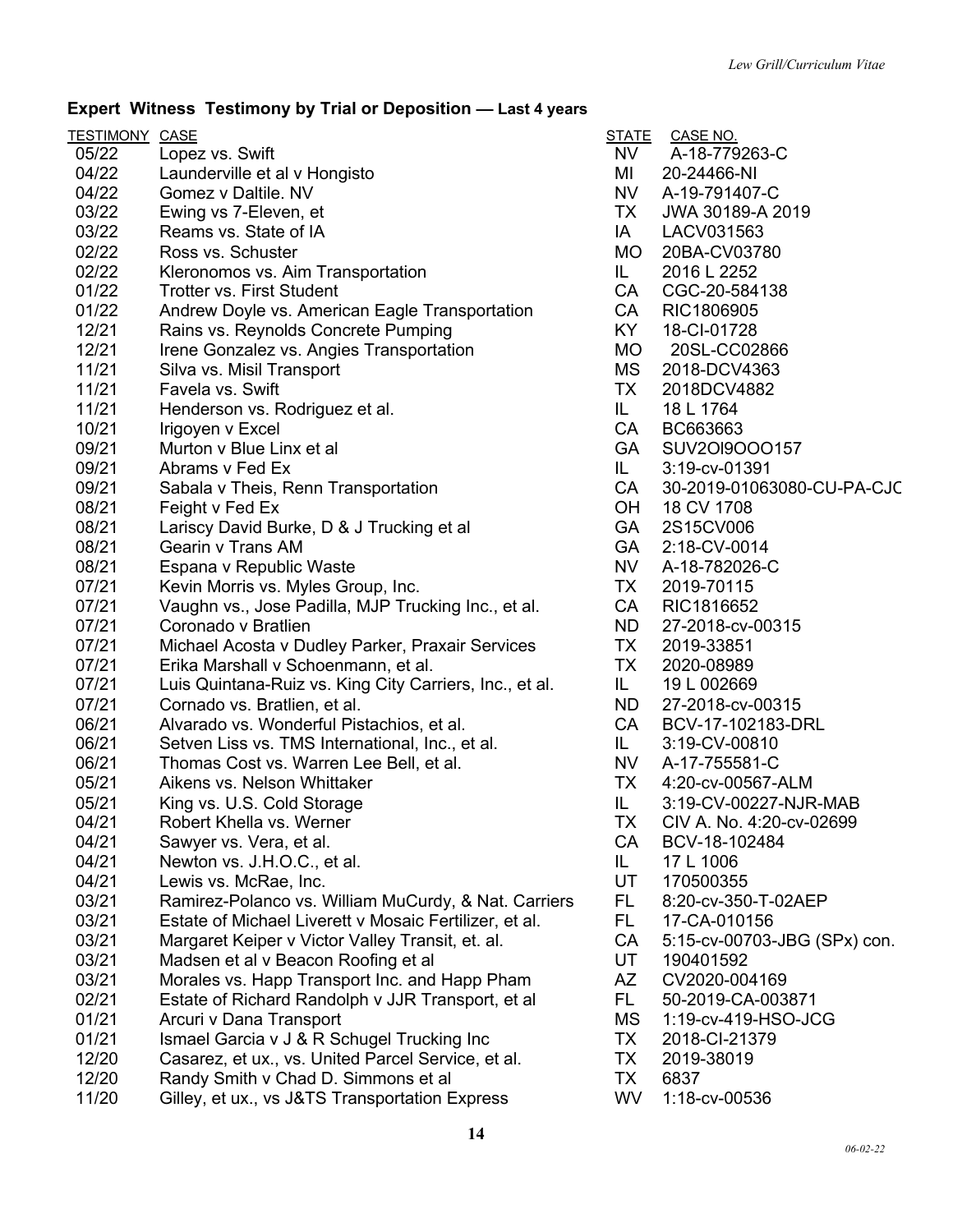11/20 Robbins, et ux., vs. KVS Transportation Inc., et al. CA BCV-19-101340-TSC 10/20 Turman v Moreno Jr & SM Transport, wt al. OK CJ-2019-913 10/20 Daniel Jeudi vs. Mr. T's Mobile Truck Repair LLC, et al. LA 2014-7767 10/20 Heather Stallcup vs. Loren Lee Chan, et al. TX 17-0563-CV-A 09/20 Kennedy, et ux, vs Central Florida Logging, et al. FL 2017-CA-001766 09/20 Broussard vs. Zurich American insurance Company LA 129020 09/20 Welch v C & A TX 19-0054-A 08/20 Anthony Crouch vs. Angel NM D-101-CV-2016-02933 08/20 Jesus Garcia v Enterprise TX CC-19-02321-B 08/20 Moreaux v Tim Ables Trucking LA 2:18-CV-1255 07/20 18088 Espana v Republic Services No. 1996 NV A-18-782026-C 07/20 Castle-Foster v Cintas GA 4:19-cv-139-RSB-CLR 07/20 Ewing v Caballero et al **Example 2018** Ewing v Caballero et al 07/20 Gibbard v J & B Express FL 18-CA-003853<br>07/20 Villareal v Getter Done 6 CONSERVIATION TX 9984 07/20 Villareal v Getter Done TX 9984 06/20 Collin v Leatherman MO 19BS-CC00006 06/20 Taulbee v Panhandle Transportation Group, et al. TX 108466-E-CV 05/20 Wagenbach vs. Jeremy Houle, et al. **IL** 2017-L-167 02/20 Ferree v Sin City Tours NV A-18-774286-C 02/20 Est. of Morgan v Central Transport et a CA CIVDS1901354 01/20 Young vs. Hutchens MO 18LW-CC00106 01/20 Stringfello vs. Greenpoint Ag LA 57793 01/20 Hill vs. FedEx View Contract Contract Contract Contract Contract Contract Contract Contract Contract Contract Contract Contract Contract Contract Contract Contract Contract Contract Contract Contract Contract Contrac 01/20 Holdsworth vs. Comfort Bedding<br>12/19 Fetty vs. South Fork Harvestors CO 1:17-cv-01 Fetty vs. South Fork Harvestors CO 1:17-cv-01791-RPM 11/19 Strong vs. G & P GA 1:18-CV-03969-CAP 11/19 Miller vs. Murphey, et al. All contract the Contract Muller vs. Murphey, et al. AL 6:18-CV-1206-Isc 11/19 Presnell vs. Pacific Gateway GA 1:19-CV-01193-WMR 10/19 Humphrey vs. Doty **IM** 18AE-CC00325 10/19 Tomasa Cuevas vs. Rai Transport CA BCV-18-100615-SDS 10/19 Simpson vs. Genesis Energy, LP TX D-0199677 10/19 State of Idaho vs. Pompeyo Salazar Cabrera **ID** CR-2018-2298 09/19 Lamb vs. Navarro's Towing, LLC CA BC 680477 09/19 Oscar Lopert vs. Garden State Removal NJ BUR-L-893-17 09/19 Spears vs. St. Charles Truxking IL 17 L 006002 09/19 Bonin vs. Jarett **TX** 1-18-0181 08/19 Buck vs. Waller, et al. COMEXANDER COMEXANDER BUCK CONTROLLER BUCK ON THE BUCK OF THE BUCK OF THE BUCK O 08/19 Rowland vs. Knox, et al. NM D-0202-CV-2018-01783 08/19 Peavy, et al., vs. Tristate Trucking LLC NJ NID-L-7355-17 07/19 Lucente, et ux., vs. 6. The contract of the CA-002564 CONSERVITY CONSERVITY CONSERVED BY DELTA 16-CA-002564 07/19 Carson vs. Walgreen Oskosh Inc. NX A-17-764704-C 07/19 Skousan vs. Aircraft Service International CO 2018CV33104 06/19 Pineda vs. Waste Management, et al. FL 2017-005706-CA-01 (13) 06/19 Darold Vanderburg vs. USA Logistics, et al. TX CV16-0541-3 06/19 Samuel Dampeer vs. William Bros. Construction Inc. TX 2017-74463 06/19 Aisha Y. Cochran, et al., vs. MLK Transportation Corp. CA 37-2017-00020540-CU-PA-CTL 06/19 Lopez, et al., vs. Atlas Van Lines, Inc., et al. NM D-101-CV-2017-03264 05/19 Day vs. APL Logistics Freight Systems Inc GA 12A44740 04/19 Lacoste v CRST C VIT C VIT C VIT CV-00061-ABJ 04/19 Lepselter vs. Colorado Beef FL 50-2018-CA-002794-XXXX-MB 03/19 Mirushe Gashi vs., Cryogenic Transportation, LLC, et al. CT HHD-CV15-6061747-S 03/19 Plascencia vs. Newcomb, et al. CA 56-2015-00475756-CU-PO-VT/

**15**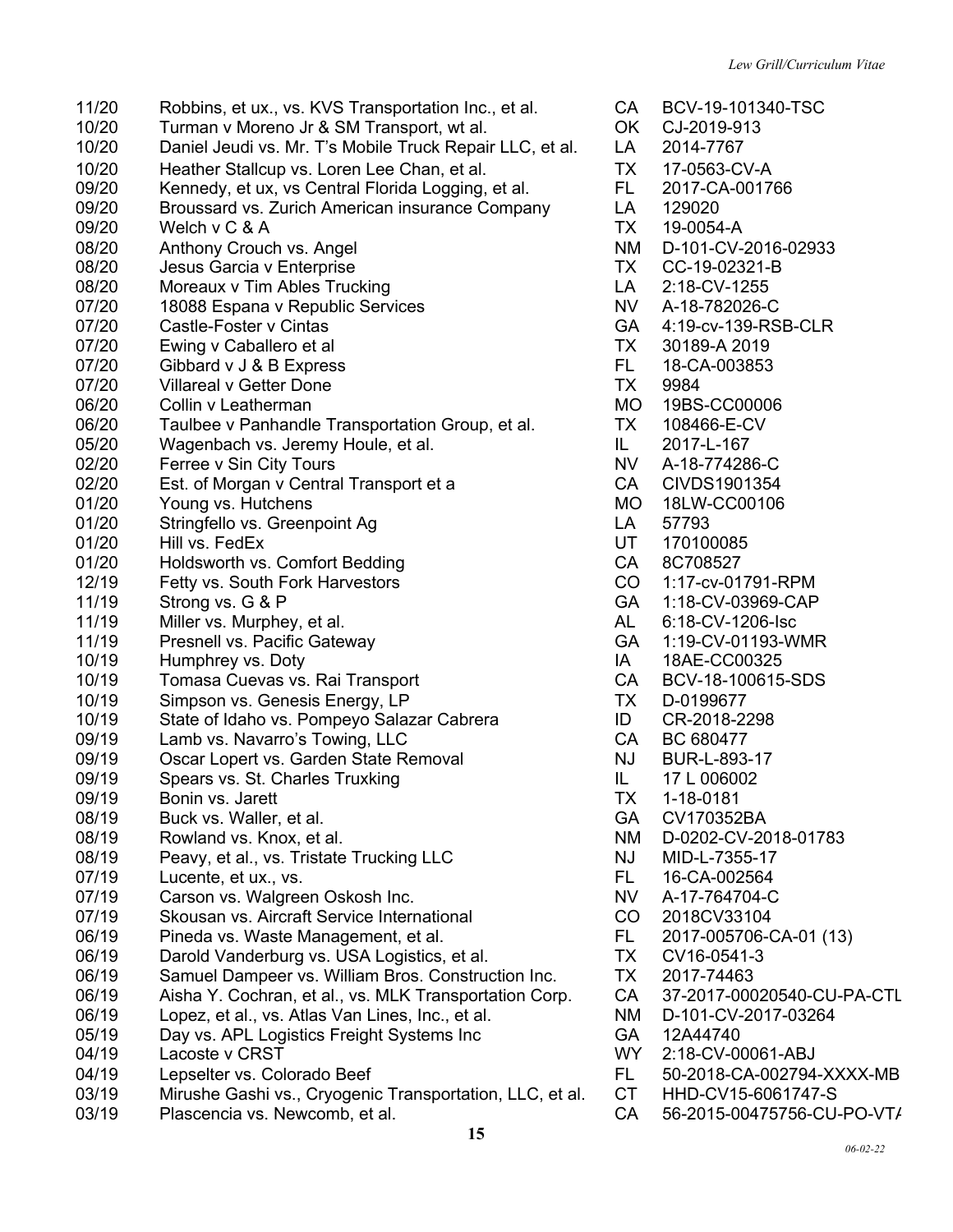- 01/19 Eidem, et ux., vs. Stephen Arata, et al. MO 1731-CC02331 01/19 Tew, et ux., vs. Royaty Trucking, Inc., et al 17-29521-NI MI 17-29521-NI 11/18 Fernando Huerta, et al. vs 2nd Chance Trucking, et al. UT 170904115 11/18 Sartin and Ryker vs. McPike, et al. WA 16-2-10601-9 10/18 Huey Brock vs. Richard Price and KS Industries, LLC ND 31-2015-CV-00106 10/18 Diallo vs. AAAfordable Transportation, BCBSC, et al. MD 24-C-17-005079 10/18 Holen vs. Josic, Blue Land Transportation, et al. WA 2:17-CV-01147-JLR 10/18 Griffin vs. KTN Logistics Inc., et al. TX DC-17-01905 10/18 Stallcup vs. Chan and Grandstar TX 17-0563-CV-A 10/18 Campbell vs. C&M Trucking Campbell vs. C&M Trucking Campbell Vs. Campbell Vs. C&M Trucking Campbell Vs. C 08/18 Navorro and Valentin vs. Fred Hamilton Transportation CA 5:16-cv-01856-CAS-SP 08/18 Weir vs. David Coning, et al. IN 84D06-1701-CT-000154 07/18 Escoto-Castro vs. IA Select Farms **IA** LACV100930 07/18 Gideons vs. Decker CO 17-cv000518-WYD-STV 06/18 Willie Gillispie vs. Greatwide-Dallas Mavis TX 3:17-CV-1620 06/18 Martin A. Kolinar vs. Federal Express Corporation, et al. FL 312014CA1208 06/18 Harper, et ux., vs. Lamar Beckham, et al. FL 16-2014-CA-006933-XXX-MA
- 06/18 Bragg, et ux., vs. NIKA, et al. WI 3:15-cv-50289
- 06/18 Daniel Wells, et ux., vs. Andres Fernandez, et al. FL 312016CA000095
- 
- 
- 

#### **Keynote Speaking Engagements & Appearances**

| 2022 | Maritime Academy Charter School, Graduation Commencement speaker,<br>Philadelphia, Pennsylvania.                                                                      |
|------|-----------------------------------------------------------------------------------------------------------------------------------------------------------------------|
| 2022 | North Carolina Association of Justice, "Using a truck safety expert and materials,<br>Raleigh, North Carolina.                                                        |
| 2019 | Florida Justice Association, "Broker Liability from Procurement to Payment,"<br>Orlando, Florida.                                                                     |
| 2018 | TV show guest appearance, trucking commentary on Fox News regarding Global<br>Truck Manufacturer Accused of Ignoring Brake Failures.                                  |
| 2018 | 360 Institute, "Broker Liability from Procurement to Payment," Las Vegas, Nevada.                                                                                     |
| 2018 | Primerus Defense Institute, "Broker Liability from Procurement to Payment," Las<br>Vegas, Nevada.                                                                     |
| 2018 | Maritime Academy of Philadelphia, "Interaction of Rail and Highway Transportation<br>as an intermodal function with maritime operations," Philadelphia, Pennsylvania. |
| 2017 | APITLA, "Safety Practices & Procedures in the Interstate Trucking Industry,"<br>Tampa, Florida.                                                                       |
| 2017 | Maritime Academy of Philadelphia, "Interaction of Rail and Highway Transportation<br>as an intermodal function with maritime operations," Philadelphia, Pennsylvania. |
| 2017 | 360 Institute, "Using the Federal Motor Carrier Safety Regulations," Dallas, Texas.                                                                                   |
| 2017 | Primerus Defense Institute, "Case Studies: Bad Weather Accidents," San Antonio,<br>Texas.                                                                             |
| 2017 | Whitewood Transportation Convention, "Accident Preventability, Fault, &<br>Negligence," Billings, Montana.                                                            |
| 2016 | Maritime Academy of Philadelphia, "Interaction of Rail and Highway                                                                                                    |
|      | Transportation as an intermodal function with maritime operations,"                                                                                                   |
|      | Philadelphia, Pennsylvania.                                                                                                                                           |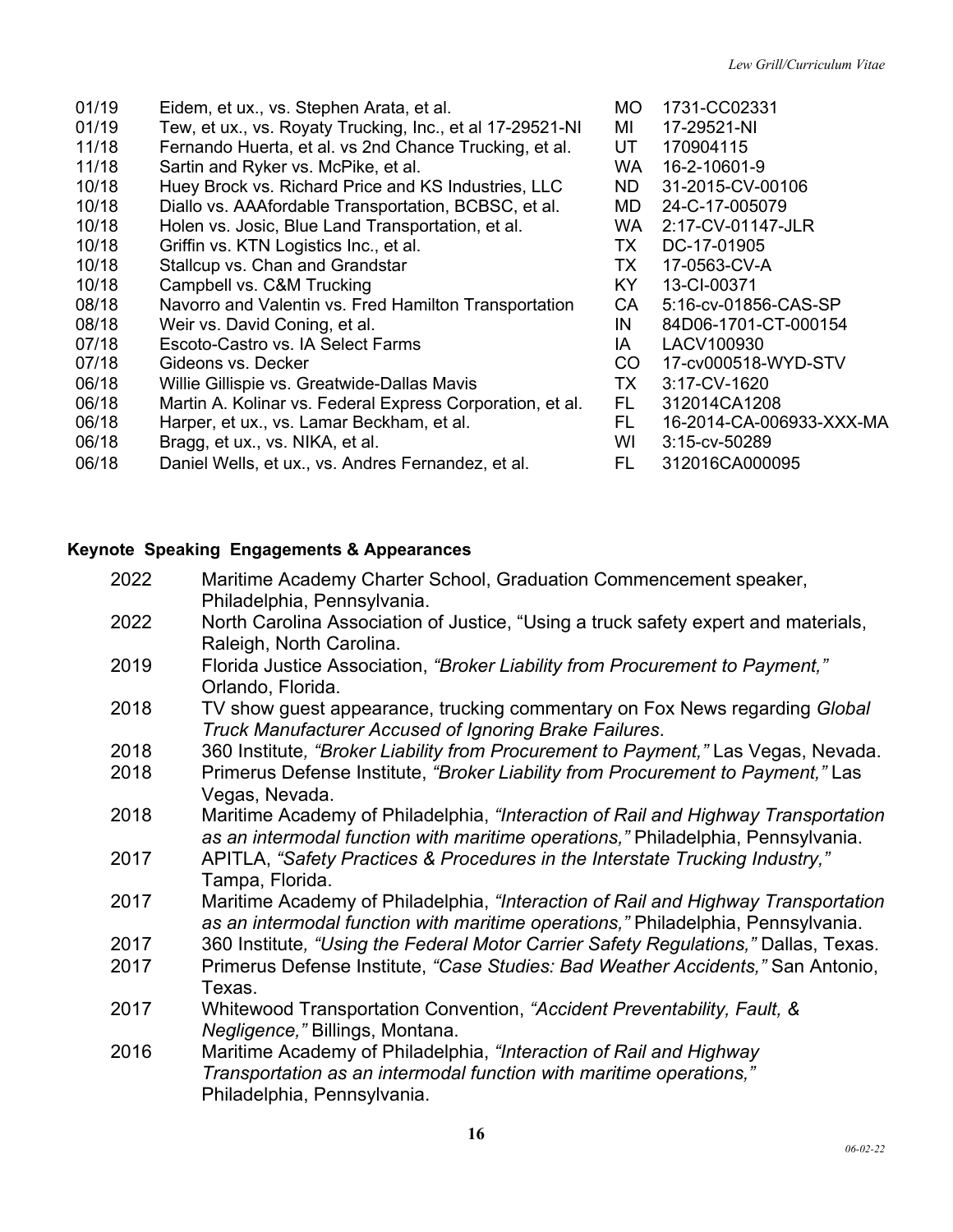2015 360 Institute*,* co-presentation with Carmella Campanian of The Legacy Corporation - *"Role of Motor Carriers in Hiring, Qualifying, Supervision and Retaining Drivers," and, "Seeing the Case from the Driver's Seat;"* Las Vegas, Nevada. 2015 Georgia Bar Association, *"Five primary factors relating to causation of CMV accidents,"* Atlanta, Georgia. 2014 TV shows guest appearances, trucking commentaries relating to the Tracy Morgan Accident, on Entertainment Tonight, CNN, Sky News, CBS, Alive America. 2014 New York Daily News, commentaries on Tracy Morgan New Jersey Turnpike crash, syndicated news worldwide reports. 2014 U.S. Department of Transportation, *Fostering Adoption of a Safety Culture by New Entrant Motor Carriers,* Final Briefing on project completion to the USDOT/FMCSA, Washington, D.C. 2013 Ohio Association of Justice Winter Convention, *Choices, Rules, and Responsibility: Expert Testimony for Conservative Jurors*, Cleveland, Ohio. 2013 360 Advocacy Institute, *The Professional Truck Driver: Right Turns, Left Turns, U-Turns, Lane Changes, Parking and Backing Up*, Las Vegas, Nevada. 2013 National Conference of State Legislators, The Alliance for Uniform Hazmat Transportation Procedures, *Update on policy review for FMCSA's HMSP Report to Congress*, Denver, CO. 2013 2013 American Trucking Associations (ATA) Leadership Conference, Hazardous Materials Policy Committee, *Update on policy review for FMCSA's HMSP Report to Congress*, Palm Desert, CA. 2013 U.S. Department of Transportation opening meeting of *Hazardous Materials Special Permit (HMSP) research program* regarding policy review for FMCSA's report to Congress on the review's findings as required by *Moving Ahead for Progress in the 21st Century (MAP-21)*, USDOT/ FMCSA, Washington, D.C. 2011 Radio show guest appearance, UTC Radio, Houston, Texas. 2011 Farmers Insurance Commercial Claims, *"The Standard of Care of Truck Drivers and the Motor Carriers Who Employ Them,"* Scottsdale, Arizona. 2011 360 Institute, *"Trucking Litigation Exposed,"* New Orleans, Louisiana. 2011 Whitewood Transportation Convention, *"CSA and the Independent Contractor,"* Billings, Montana. 2010 Georgia Bar Association, *"What truck drivers need to know to avoid accidents,"* Atlanta, Georgia. 2009 Northwest Research and Education Institute in cooperation with St. Vincent Healthcare Sleep Center, Regional Sleep Seminar, *"Truck Drivers, Sleep Disorders and Resulting Crashes,*" Billings, Montana. 2008 Farmer's Insurance Commercial Claims, *"Aggravating Issues In Trucking Litigation: Current trends and countermeasures concerning institutional and driver negligence,"*  San Francisco, California. 2008 Federation of Defense and Corporate Counsel (FDCC), *"Top Issues Surrounding Trucking Litigation,"* Banff, Canada. 2006 Lorman Education Services, *"Trucking Litigation and DOT Regulations Seminar,"* Charlotte, NC.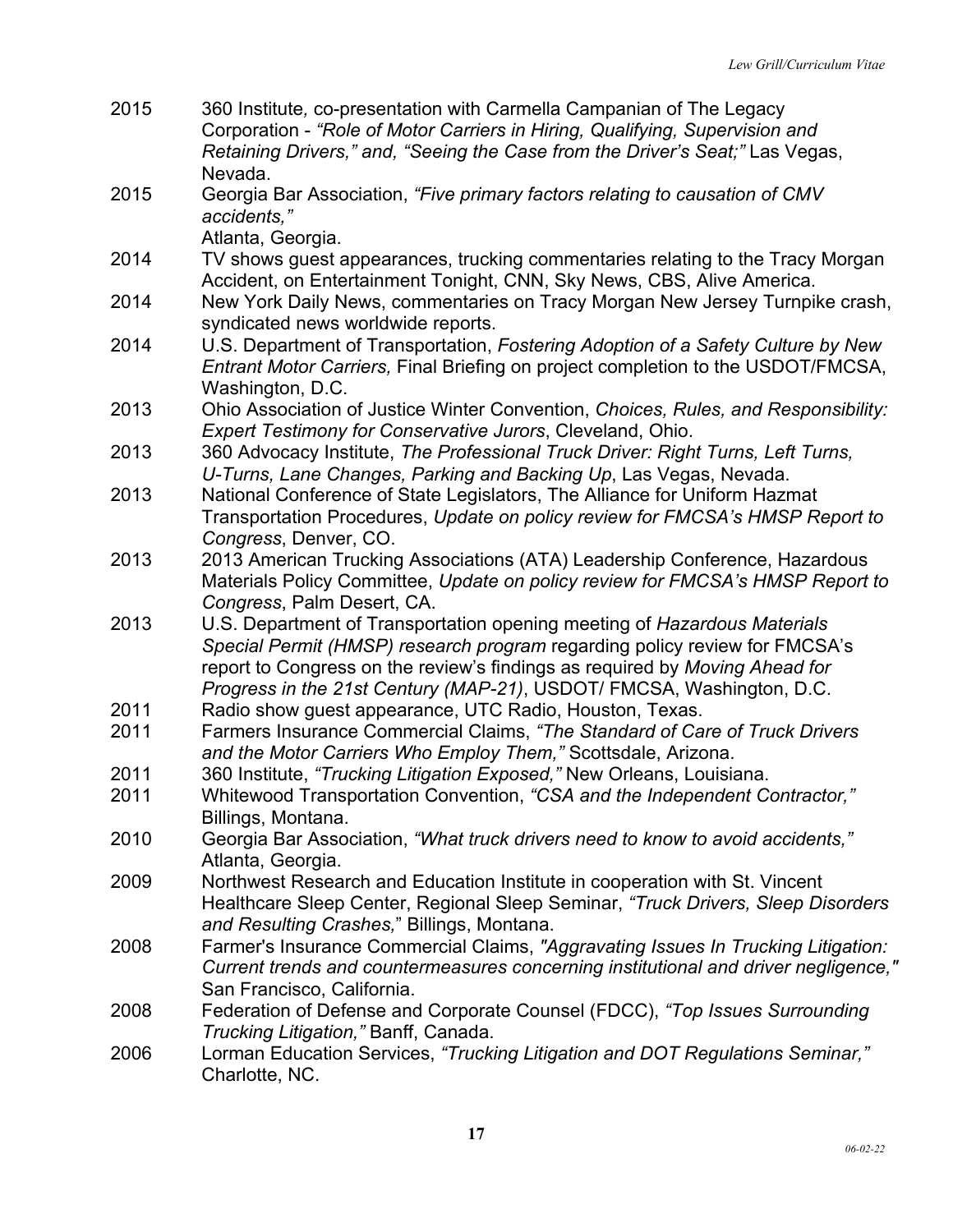| 2003 | Trucking Industry Defense Association, "Standard of Care for Truck Drivers,"<br>Denver, CO.                                                                  |
|------|--------------------------------------------------------------------------------------------------------------------------------------------------------------|
| 2002 | Montana Contractor Association, "Construction and Off-Road Trucking," Helena,<br>MT.                                                                         |
| 1998 | Mid-America Truck show in Louisville, Kentucky, "Partners-In-Business" seminar for<br>owner-operators sponsored by Volvo and Overdrive Magazine.             |
| 1996 | U.S. Department of Transportation public hearing to determine implementation of<br>minimum standards for training tractor-trailer drivers.                   |
| 1993 | American Trucking Association, Council of Safety Supervisors, Denver, Colorado.                                                                              |
| 1992 | Randall Publishing / Overdrive Magazine Symposiums, Tuscaloosa, Alabama                                                                                      |
| 1991 | Overdrive Magazine Symposiums, "Owner-Operator / Independent Trucker"<br>Tuscaloosa, Alabama.                                                                |
| 1989 | International Truck Show Driver Training Forum, "Minimum Standards for Training<br>Tractor Trailer Drivers," Los Angeles, CA.                                |
| 1988 | Interstate Carriers Conference Annual Convention, Las Vegas, NV.                                                                                             |
| 1988 | Interstate Carriers Conference, Council of Safety Supervisors, "Finding & Training<br>Truck Drivers Today and Tomorrow," Atlanta, GA.                        |
| 1988 | Department of Transportation/Federal Highway Administration, national forum on<br>simulator use in the trucking industry, Washington, D.C.                   |
| 1988 | Martin Labbe & Assoc., Equipment Mfg. Assoc. Industry Trends, Daytona Beach.                                                                                 |
| 1988 | American Trucking Associations, Council of Safety Supervisors Annual Convention,<br>"Minimum Standards for Training Tractor Trailer Drivers," St. Louis, MO. |
| 1987 | National Association of Truck Driving Schools "Model Curriculum for Training<br>Tractor-Trailer Drivers," Washington, D.C.                                   |
| 1987 | Interstate Carriers Conference of the American Trucking Associations, "Minimum Standards for<br>Training Tractor-Trailer Drivers," Washington, D.C.          |
| 1986 | U.S. Department of Transportation public hearing regarding the "Model Curriculum for training<br>tractor-trailer drivers," Washington, D.C.                  |

## **Education**

| 2020 | Academya Lingue, Alma Mater Studiorum University of Bologna (BBS) School                 |
|------|------------------------------------------------------------------------------------------|
|      | of Languages and Culture, Bologna, Italy.                                                |
| 2014 | Sibbold Training Academy, Blackburn, Scotland, Certificate of Professiona                |
|      | Competency (CPC) required training for European Union Large-Gooods Vehicle<br>operation. |
| 2011 | Northwestern University, Evanston, Illinois: Advanced Crash Reconstruction -             |
|      | Utilizing Human Factors Research.                                                        |
| 2007 | Northwestern University Evenston Illinois: Math & Dhysics, Assident                      |

- 2007 2008 Northwestern University, Evanston, Illinois: Math & Physics, Accident Investigation 1 & 2, Vehicle Dynamics, Traffic Accident Reconstruction 1& 2,
- Heavy Vehicle Crash Reconstruction, Pedestrian Vehicle Traffic Collisions.
- 1997 International Correspondence School / Penn Foster, Scranton, Pennsylvania: Diesel Mechanics/Heavy Truck Maintenance.
- 1976 Tom P Haney Technical Center, Panama City, Florida: Mechanical Drafting.
- 1973 Northeastern Technical Institute, Fleetville, Pennsylvania: Tractor-Trailer driving.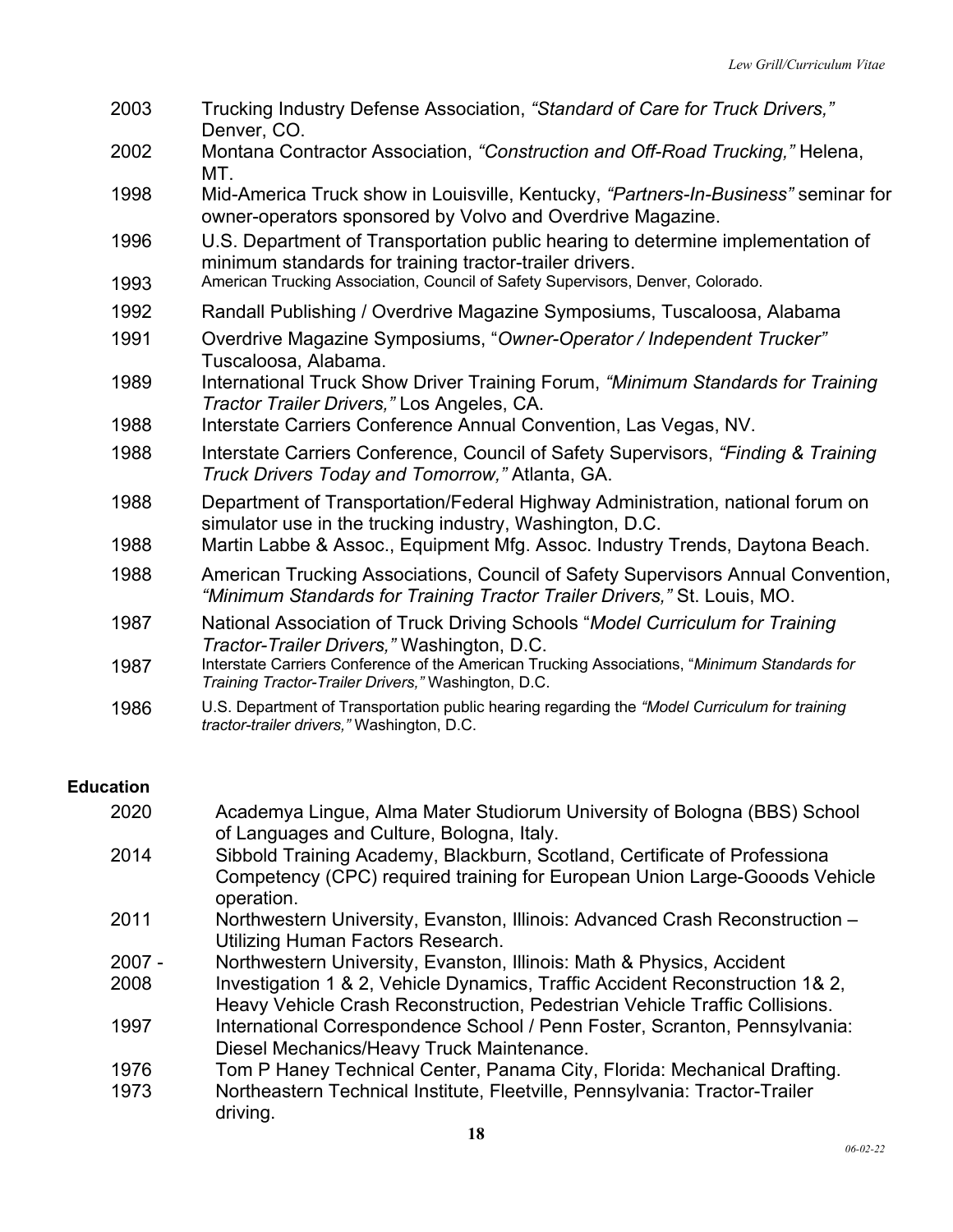| 1969-<br>1971 | University of Scranton, Scranton, Pennsylvania: expository writing.                                                   |
|---------------|-----------------------------------------------------------------------------------------------------------------------|
| 1969          | University of Southern Mississippi, Hattiesburg, Mississippi: radio -TV – film<br>production.                         |
| 1968          | United Mine Workers and Operating Engineers Unions, Wilkes-Barre, PA,<br>Heavy Equipment Operating and Truck Driving. |
| 1964-196<br>8 | Manlius Military Academy, Manlius, New York: High School.                                                             |

# **Licensing, Certifications, and Continuing Education**

| 2021         | Load Securement for Heavy Equipment, Underwriter Laboratories.                                                                                                                                                                                                                                                                                                                                                                            |
|--------------|-------------------------------------------------------------------------------------------------------------------------------------------------------------------------------------------------------------------------------------------------------------------------------------------------------------------------------------------------------------------------------------------------------------------------------------------|
| 2019<br>2017 | DOD Cyber Exchange Phishing Awareness, U.S. Department of Defense.<br>Telehandler Certification Course, Billings, Montana.                                                                                                                                                                                                                                                                                                                |
| 2017         | Aerial Man Lift Certification Course, Billings, Montana.                                                                                                                                                                                                                                                                                                                                                                                  |
| 2017         | Forklift Certification Course, Billings, Montana.                                                                                                                                                                                                                                                                                                                                                                                         |
| 2016         | Crane Hoist and Rigging Certification Course, Billings, Montana.                                                                                                                                                                                                                                                                                                                                                                          |
| 2016         | Annual Meeting, Transportation Research Board (TRB) of the National<br>Academies, Washington, D.C.                                                                                                                                                                                                                                                                                                                                        |
| 2015         | Pilot/Escort Driver & Flagging Certification for Oversize and Super Loads of<br>extreme weight & dimension, Gulf Coast College, Panama City, Florida.                                                                                                                                                                                                                                                                                     |
| 2015         | Analysis, Research, and Technology Forum, by invitation from FMCSA,<br>Washington, DC.                                                                                                                                                                                                                                                                                                                                                    |
| 2015         | Truck and Bus Safety Subcommittee Meeting, Transportation Research Board<br>of the National Academies (TRB), Washington, D.C.                                                                                                                                                                                                                                                                                                             |
| 2014         | Loading & Load Security, Driver Certificate of Professional Competency (CPC)<br>required training, Sibbald Training, Blackwell, Scotland.                                                                                                                                                                                                                                                                                                 |
| 2014         | Tachographs & Vehicle Checks, Driver Certificate of Professional Competency<br>(CPC) required training, Sibbald Training, Blackwell, Scotland.                                                                                                                                                                                                                                                                                            |
| 2014         | Route Planning & Fuel-Efficient Driving, Driver Certificate of Professional<br>Competency (CPC) required training, Sibbald Training, Blackwell, Scotland.                                                                                                                                                                                                                                                                                 |
| 2014         | Driving Hours & Highway Code for Great Britain and European Union, Driver<br>Certificate of Professional Competency (CPC) required training, Sibbald<br>Training, Blackwell, Scotland.                                                                                                                                                                                                                                                    |
| 2014         | USDOT/FMCSA Analysis, Research, and Technology Forum: Motorcoach<br>Safety Initiative, Moving Ahead for Progress in the 21st Century Act (MAP-21),<br>Compliance-Safety-Accountability (CSA), Policy and Research, North American<br>Fatigue Management Program, Overview of the FMCSA Data Quality Program,<br>National Survey of Long-Haul Truck Driver Health and Injury, Vehicle Safety<br>Innovation, Future Technology Initiatives. |
| Current      | International commercial drivers license and required professional competency<br>courses for operating CMVs in Europe under the European Union requirements<br>of the Road Transport Agreement by the European Parliament and Council.                                                                                                                                                                                                    |
| 2014         | Annual Meeting, Transportation Research Board (TRB) of the National<br>Academies, Washington, D.C.                                                                                                                                                                                                                                                                                                                                        |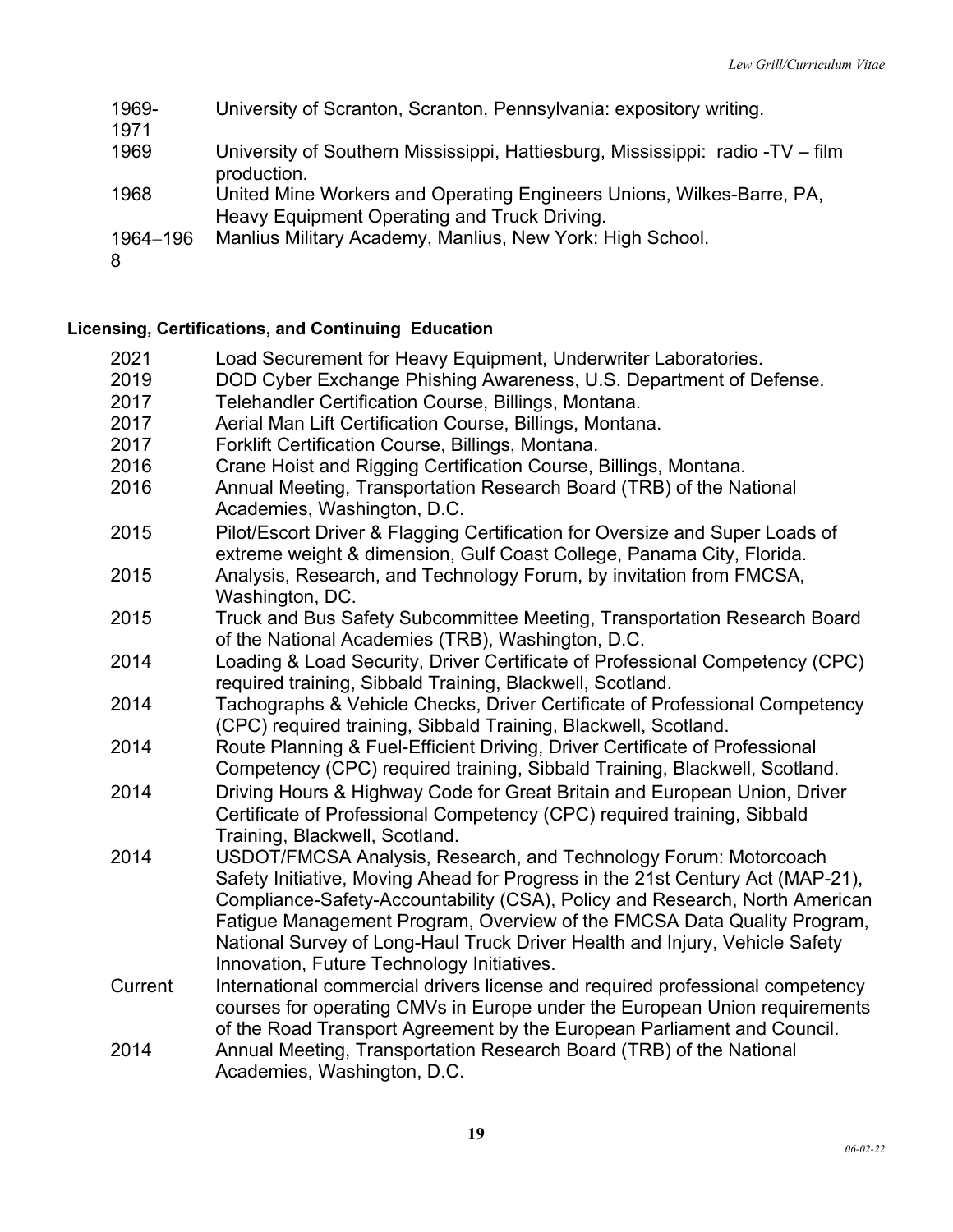| Current | Commercial Drivers License for tractor-trailer with endorsements for                        |
|---------|---------------------------------------------------------------------------------------------|
| (since  | hazardous materials, tank truck, double & triple trailers, passenger carriage,              |
| 1968)   | and school bus – Certification for air brake inspection and repair, and                     |
|         | Certification for operation of Longer Combination Vehicles (LCVs), and                      |
|         | Pilot/Escort Driver Certification for Oversize and Super Loads of extreme                   |
|         | weight & dimension.                                                                         |
| 2013    | Annual Meeting, Transportation Research Board (TRB) of the National                         |
|         | Academies, Washington, D.C.                                                                 |
| 2013    | Truck and Bus Safety Committee Meetings, National Academies Transportation                  |
|         | Research Board (TRB), Washington, D.C.                                                      |
| 2012    | Pilot/Escort Driver Certification for Oversize and Super Loads of extreme weight            |
|         | & dimension; Washington Certification, National Pilot Car Safety Institute.                 |
| 2012    | How Juries View Truck Accidents After Joint and Several (Pennsylvania Bar                   |
|         | Institute).                                                                                 |
| 2012    | Annual Rocky Mountain Regional Safety Symposium, Helena, Montana.                           |
| 2012    | USDOT / Federal Motor Carrier Safety Administration Safety Audit on Atlantic                |
|         | Pacific Resource Group d/b/a Lew Grill Specialized Services.                                |
| 2012    | Transportation Worker Identification Credential (TWIC): Security clearance                  |
|         | recertification by the U.S. Department of Homeland Security for unescorted                  |
|         | access to secure areas of facilities and vessels regulated under the Maritime               |
|         | Transportation Security Act (MTSA) of 2002.                                                 |
| 2012    | National Academies Transportation Research Board (TRB), Washington, D.C.                    |
| 2011    | USDOT/ FMCSA Supervisor Training for Controlled Substance & Alcohol                         |
|         | Reasonable Suspicion Testing.                                                               |
| 2011    | USDOT Motor Carrier Registration and Operating Authority granted for Lew                    |
|         | <b>Grill Specialized Services.</b>                                                          |
| 2011    | Truck and Bus Safety Committee Meeting, National Academies Transportation                   |
|         | Research Board (TRB), Washington, D.C.                                                      |
| 2009    | Weather and Commercial Motor Vehicle Safety, FMCSA.                                         |
| 2009    | Avid Media Composer Editing Systems, Cambridge, MA.                                         |
| 2009    | International Conference on Fatigue Management in Transportation Operations,                |
|         | USDOT Human Factors Committee, Boston, MA.                                                  |
| 2009    | Truck and Bus Safety (ANB70) Committee Meeting, National Academies                          |
|         | Transportation Research Board (TRB), Washington, D.C.                                       |
| 2008    | Modifying Driver Behavior through Training and Technology, Truckload Carrier                |
|         | Association                                                                                 |
| 2008    | Certified Crash Data Retrieval (CDR) Data Analyst, Bosh/Vetronix Course,                    |
|         | Colorado Highway Patrol, Golden Colorado.                                                   |
| 2008    | Certified Crash Data Retrieval (CDR) Technician, Bosh/Vetronix Course,                      |
|         | Colorado Highway Patrol, Golden Colorado.                                                   |
| 2008    | Integrated Vehicle-Based Safety Systems Initiative; FMCSA Office of                         |
|         | Analysis, Research and Technology.                                                          |
| 2008    | Large Truck Crash Causation Study, Combination-Unit and Single-Unit Truck Crash Statistics; |
|         | FMCSA Office of Analysis, Research and Technology.                                          |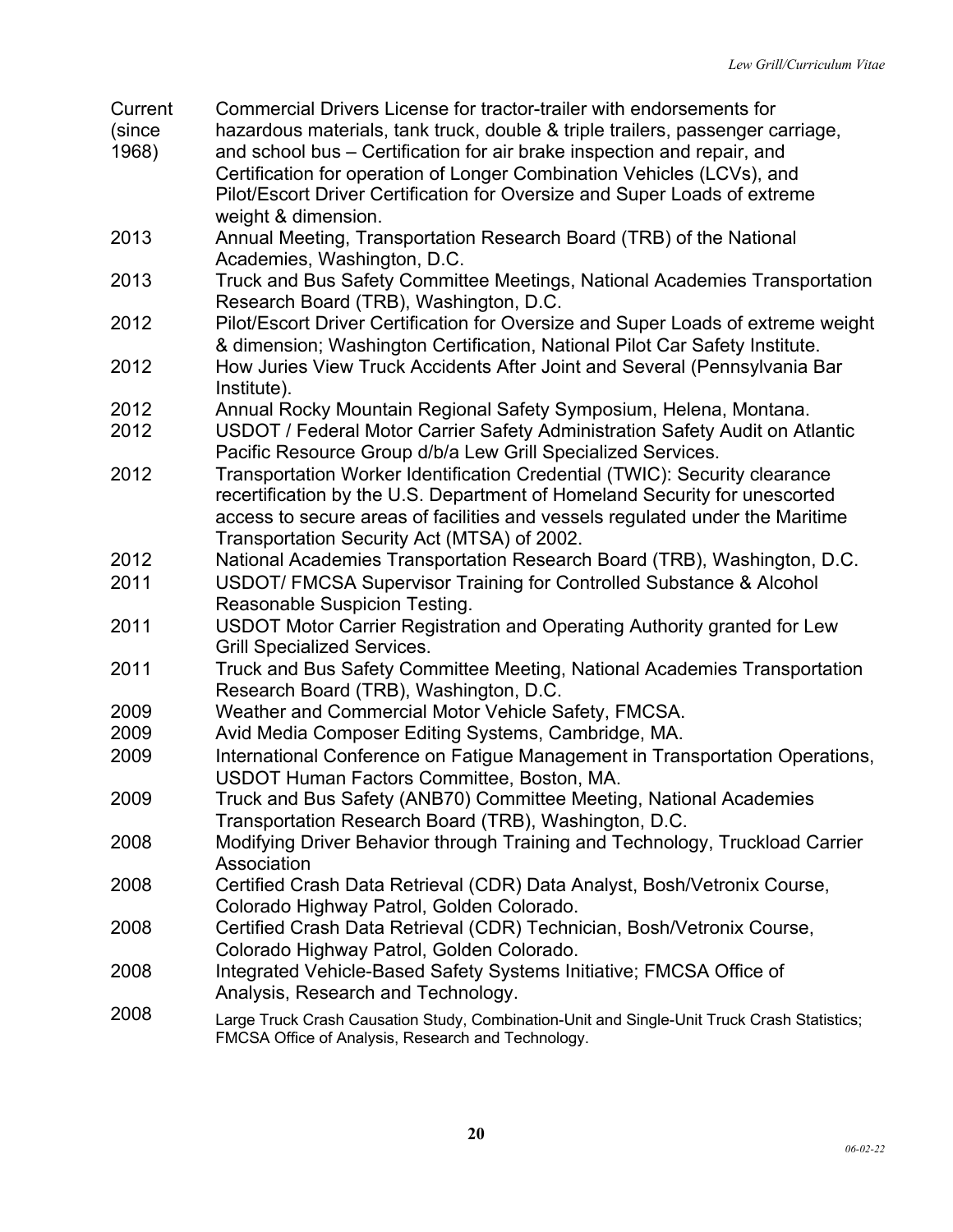| 2008 | Transportation Worker Identification Credential (TWIC): Certified by the U.S.<br>Department of Homeland Security for unescorted access to secure areas of<br>facilities and vessels regulated under the Maritime Transportation Security Act                      |
|------|-------------------------------------------------------------------------------------------------------------------------------------------------------------------------------------------------------------------------------------------------------------------|
|      | (MTSA) of 2002.                                                                                                                                                                                                                                                   |
| 2008 | Importer Security Filing (10+2) and Additional Carrier Requirements:                                                                                                                                                                                              |
|      | Department of Homeland Security, A.N. Deringer Webinar.                                                                                                                                                                                                           |
| 2008 | Naturalistic Driving Study Results: Impact of Sleep and Crash                                                                                                                                                                                                     |
| 2008 | Countermeasures; FMCSA Office of Analysis, Research and Technology.<br>Field testing of truck acceleration, tractor-trailer skidding, and trailer off-tracking;<br>Bosch Automotive Proving Grounds, South Bend, Indiana.                                         |
| 2008 | Motorcoach Fire & Safety Analysis; FMCSA Office of Analysis, Research and<br>Technology.                                                                                                                                                                          |
| 2008 | Modifying Driver Behavior Through Training and Technology; Truckload Carrier<br>Association.                                                                                                                                                                      |
| 2007 | Pilot/Escort Driver Certification for Oversize and Super Loads of extreme weight                                                                                                                                                                                  |
|      | & dimension; Dallas, Texas by Utah Department of Transportation.                                                                                                                                                                                                  |
| 2007 | Flagger Training Certification for Oversize Loads; Utah Department of<br>Transportation.                                                                                                                                                                          |
| 2007 | Collision Warning Systems Seminar; FMCSA Office of Analysis, Research and<br>Technology.                                                                                                                                                                          |
| 2007 | Lane Departure Warning Systems: on-board safety systems for commercial<br>motor vehicles;, USDOT/FMCSA, Washington D.C.                                                                                                                                           |
| 2007 | Highway Watch: National Safety & Security Program, administered by the<br>American Trucking Associations (ATA) under a cooperative agreement with the<br>U.S. Transportation Security Administration (TSA), Department of Homeland<br>Security (DHS), Denver, CO. |
| 2006 | ATLA, Litigating Truck Cases-From Discovery To Trial, Las Vegas, NV.                                                                                                                                                                                              |
| 2006 | Accreditation Standards Workshop, Accrediting Commission of Career Schools<br>and Colleges of Technology, Arlington, VA.                                                                                                                                          |
| 2006 | ATA Litigation Center's Forum for Motor Carrier General Councils, Santa Fe,<br>NM.                                                                                                                                                                                |
| 2006 | Focus Four Hazards (Falls, Electrocutions, Struck-by's, and Caught-in's) AGC<br>of America and OSHA, Billings, MT.                                                                                                                                                |
| 2006 | Truck Rollover Recovery, Hanser's Towing & Recovery Network & Montana<br>Motor Carrier Association, Billings, MT.                                                                                                                                                 |
| 2006 | DRI Trucking Law Conference, Chicago, IL.                                                                                                                                                                                                                         |
| 2005 | New Entrant Safety Assurance Program, Instructor Training, FMCSA.                                                                                                                                                                                                 |
| 2005 | Advanced Accident Investigation Course, Training for the Safety Director, North<br>American Transportation Management Institute (NATMI).                                                                                                                          |
| 2005 | American Bar Association / Tort and Insurance Practice Section, New Orleans,<br>LA.                                                                                                                                                                               |
| 2005 | Trucking Industry Defense Association Mini-Conference, Las Vegas, NV.                                                                                                                                                                                             |
| 2004 | LCV Driver-Instructor Certification for Classroom & Skills in accordance with FMC<br>requirements.                                                                                                                                                                |
| 2004 | Trucking Industry Defense Association Annual Conference, Baltimore, MD.                                                                                                                                                                                           |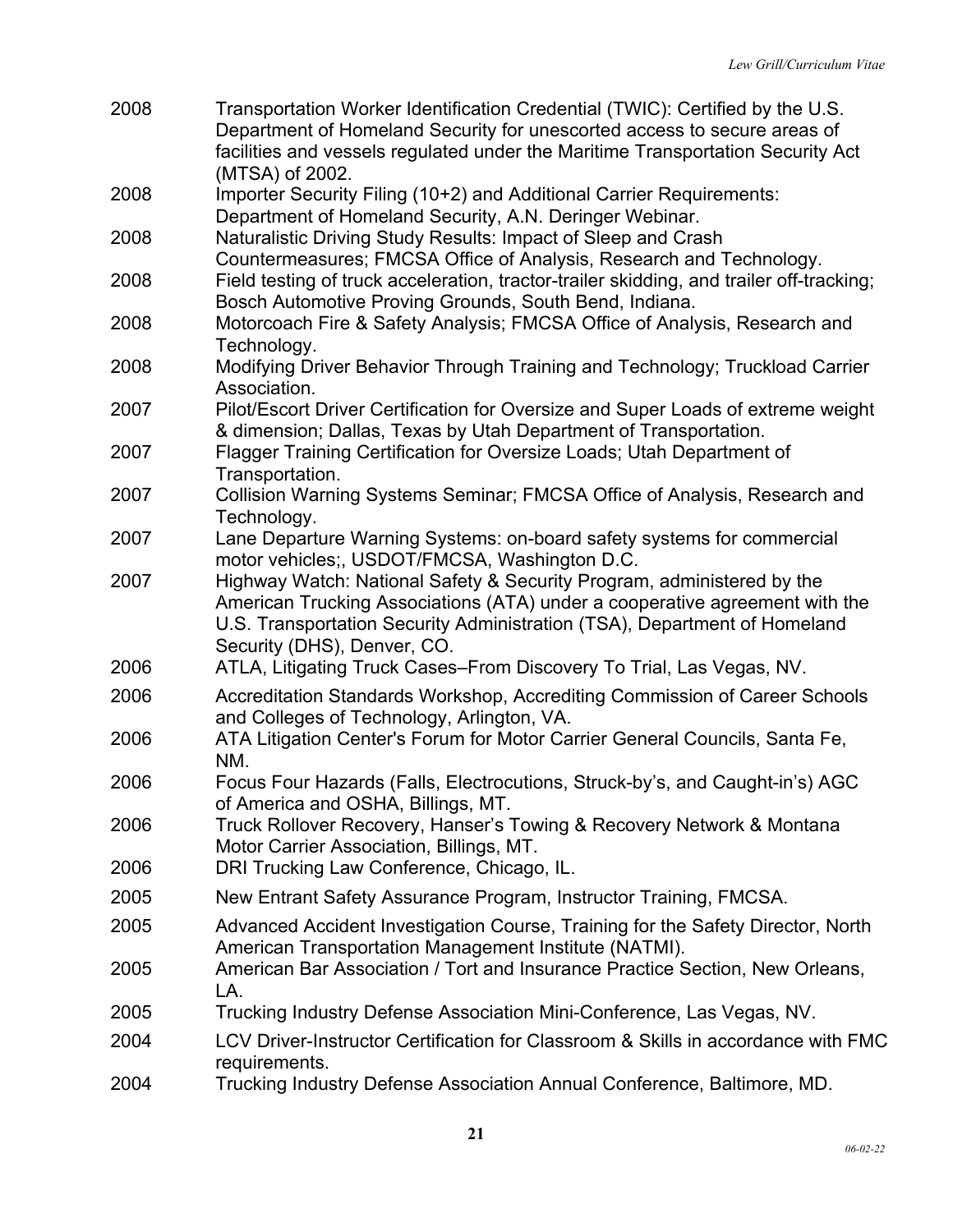Accident Investigation course, Training for the Safety Director, North American Transportation Management Institute (NATMI). Managing Motor Fleet Safety Programs, (NATMI). Revised Hours of Service Regulations, USDOT/Montana Motor Carrier Association. Trucking Industry Defense Association Annual Conference, Denver, CO. USDOT Regulated Specimen Collection, Substance Abuse Management Inc. (SAMI). Driver/Vehicle Examination Procedures, Montana Highway Patrol. Air Brake Tech Service: Servicing Spring Brakes, Certificate of Completion, MGM Brakes. DOT Compliance Review, Certificate of Training, Safetrac. Accreditation Standards Workshop, Accrediting Commission of Career Schools and Colleges of Technology, Denver, CO. Certificate of Completion for Education-Based Training, Ellen Toothman and Associates. Certification of Safety Training, EXXON. Workforce Development training, Implementation of the Workforce Investment Act of 1998, Montana Department of Labor and Industry. Safe Dump Truck Operation Course, J.J. Keller & Associates. Mine Safety Certification, Peabody Coal Company. Crow Indian Language and Culture, Rocky Mountain College, Billings, Montana. Cargo Tanker Inspection, J.J. Keller & Associates. Diesel mechanics course, ICS Learning Systems. Air Brake Systems Training, AlliedSignal Inc./Bendix. Air Brake Training for U.S. Operations, J.J. Keller and Associates. General Hazardous Materials Inspection & Compliance Training, FHWA. Precertification training for Title IV financial assistance to students, U.S. Depart. of Ed. Certification, truck clutch rebuilding and repair, Eaton Corporation. University of Wyoming Writers Conference. Pilot license for single engine and high-performance retractable gear, Cessna Aviation. 1982 & Vocational Teachers Certification, Colorado State Board for Community Colleges and Occupational Education. Master Certified Instructor for conducting CDL Workshops: Career Publishing and the Highway Users Federation for Safety and Mobility. Certified Defensive Truck Driving Instructor: National Safety Council. Certified Instructor Course for Essential First Aid & CPR: American Heart Association, Deaconess Medical Center, Billings, Montana. Certification for Heavy Duty Truck Brake & Front Axle Training, Rockwell International.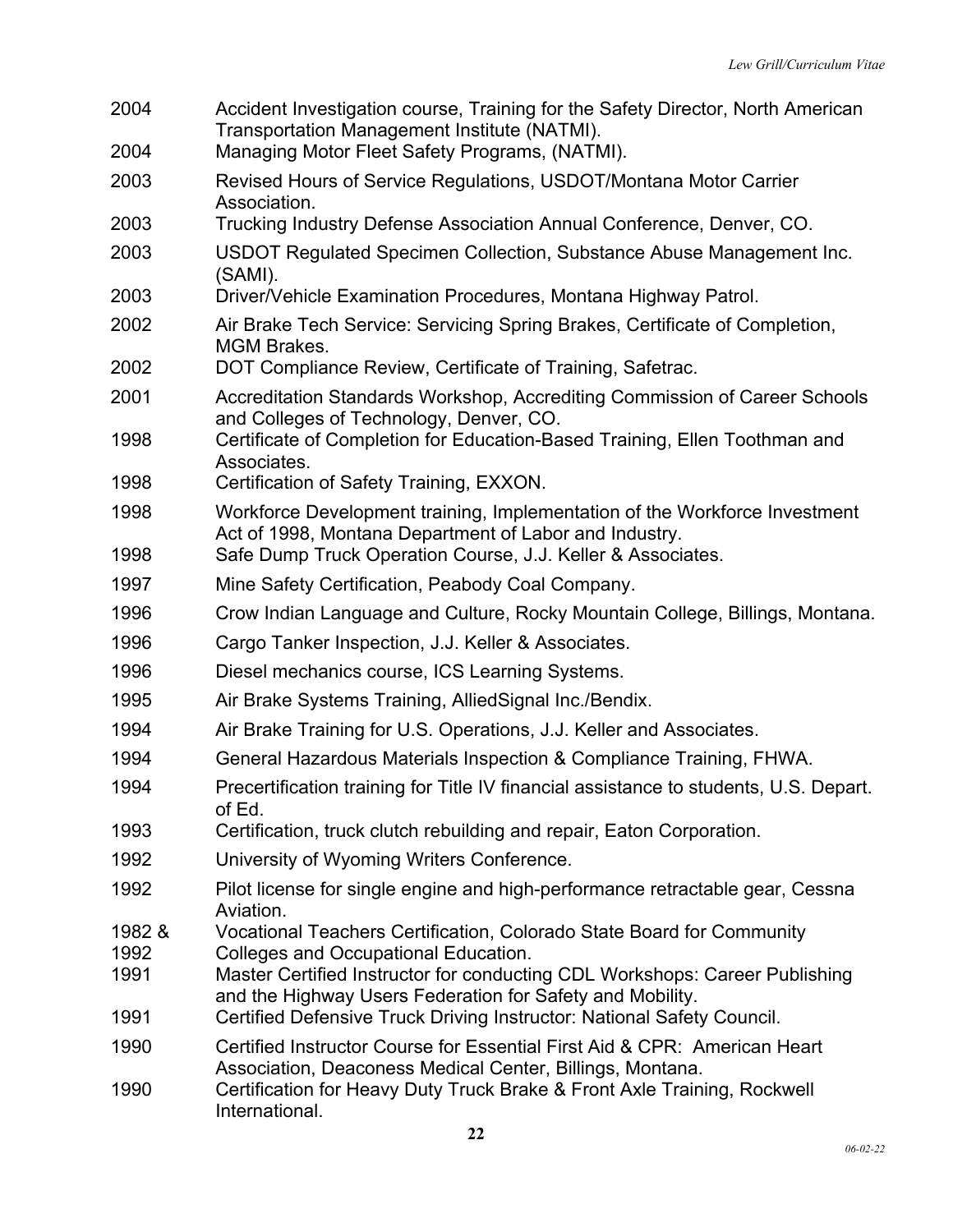| 1988          | Vocational Teachers Certification, Commercial Driving School Instructor<br>License, Commercial Driver Training School Section, Office of the Secretary of<br>State of Illinois. |
|---------------|---------------------------------------------------------------------------------------------------------------------------------------------------------------------------------|
| 1988          | Dispatcher Training Course, Interstate Carrier Conference and Selection<br>Research, Inc.                                                                                       |
| 1988          | Driver/Dispatcher Relations, Safety Management Council, American Trucking<br>Associations.                                                                                      |
| 1987          | Drive To Survive: Driver Perception Course, Safe Performance Associates.                                                                                                        |
| 1987          | MEGASAFE: Student Driver Analysis Workshop, National Association of Truck<br>Driving Schools and Resource Analysis LTD.                                                         |
| 1987          | Smith System Safe Driving Course, Greyhound Lines Inc.                                                                                                                          |
| 1987          | Motor Coach Driver Instructor Course, Greyhound Lines Inc.                                                                                                                      |
| 1986          | Coaching the Professional Truck Driver Course, FLT Learning Systems.                                                                                                            |
| 1985          | CVSA Driver/Vehicle Examination Procedure Workshop, Colorado Highway<br>Patrol.                                                                                                 |
| 1984          | Air Brake Technician Workshop, Bendix.                                                                                                                                          |
| 1969-197<br>2 | Member of United Mine Workers Union, and Operating Engineers.                                                                                                                   |

## **Special Awards & Recognition**

| 2008 | Values and Vision Medallion, Farmer's Insurance Commercial Claims.                                                                 |
|------|------------------------------------------------------------------------------------------------------------------------------------|
| 2000 | Team 2000 Award, Outstanding Congressional Outreach, Career College<br>Association.                                                |
| 1999 | Directors Commitment to Quality Training Award, Werner Enterprises.                                                                |
| 1998 | Governor Appreciation Certificate for service on Special Taskforce for the<br>implementation of Workforce Development Act of 1998. |
| 1997 | National Achievement Award for contribution to career education and<br>students, Career College Association.                       |
| 1996 | National Achievement Award, Distinguished Member, Career College<br>Association.                                                   |

### **Memberships**

Transportation Research Board for the National Academies (affiliate member), American Trucking Associations, Truckload Carrier Association, North American Transportation Management Institute (NATMI), Montana Motor Carrier Association, Montana Contractor Association, Wyoming Motor Carriers Association, Colorado Motor Carrier Association, American Truck Historical Society, Owner Operator Independent Driver Association (lifetime member), Knights of Columbus, Association of Private Sector Colleges and Universities (Captain), Royal Society for the Prevention of Accidents (ROSPA)German Shepherd Dog Club of America, United Schutzhund Clubs of America.